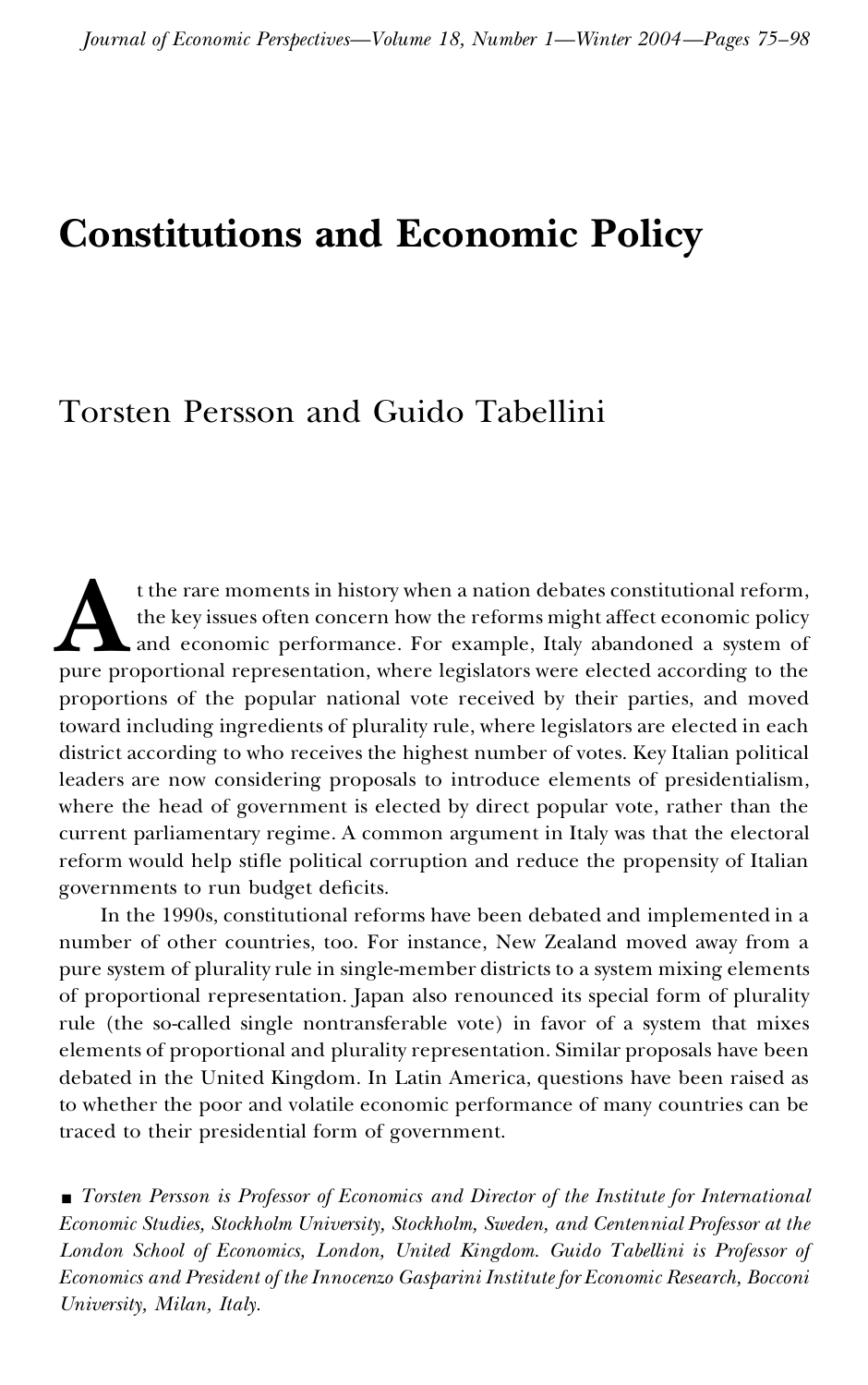Until very recently, social scientists have not directly addressed the question of how the constitution affects economic performance and other economic policy outcomes. Political scientists in the field of comparative politics have spent decades working on the fundamental features of constitutions and their political effects, of course. But they have mainly focused on political phenomena and not systematically asked how constitutional rules shape economic policies. Economists in the field of political economics have studied the determinants of policy choices, but they have not paid much attention to institutional detail.

This paper discusses theoretical and empirical research on how two constitutional features, electoral rules and forms of government, affect economic policymaking. We begin by outlining some key objectives of democratic political constitutions and by pointing out the inertia and systematic selection that characterize real-world constitutions. We then introduce the main concepts used to categorize work on constitutions: different kinds of electoral rules and forms of government. We then discuss how these elements of constitutions affect the accountability of government and the size of political rents and corruption, as well as the representativeness of government and a variety of fiscal policy choices.

Our overall message is loud and clear: constitutional rules systematically shape economic policy. When itcomes to the extent of political corruption, the devil is in the details, especially the details of electoral systems. When it comes to fiscal policy, in particular the size of government, the effects are associated with broad constitutional categories. The constitutional effects are often large enough to be of genuine economic interest.

## **Constitutional Objectives**

Democratic constitutions have many objectives, including the desire to formulate and protect some fundamental rights of citizens. Here, we ignore many of these objectives and focus instead on the rules that are more directly relevant for policy formation. In a representative democracy, elected officials determine policy. The constitution spells out which offices have decision-making rights over policies, how access is gained to those offices through elections or political appointments and what are the procedures for setting policies. In turn, these rules determine how well voters can hold politicians accountable and which groups in society are more likely to see their interests adequately represented.

A common theme in this paper and in the related literature is that constitution design entails a tradeoff between accountability and representation (see also Bingham Powell, 2000; Prezworski, Stokes and Manin, 1999). Constitutional features that clarify policy responsibilities and make it easy to replace an incumbent government strengthen accountability, but at the same time increase the political in fluence of the groups to whom policymakers are accountable. This insight is most evident in the analysis of electoral rules. Elections using plurality rule, in which legislators are often elected in many individual districts each using majority rule,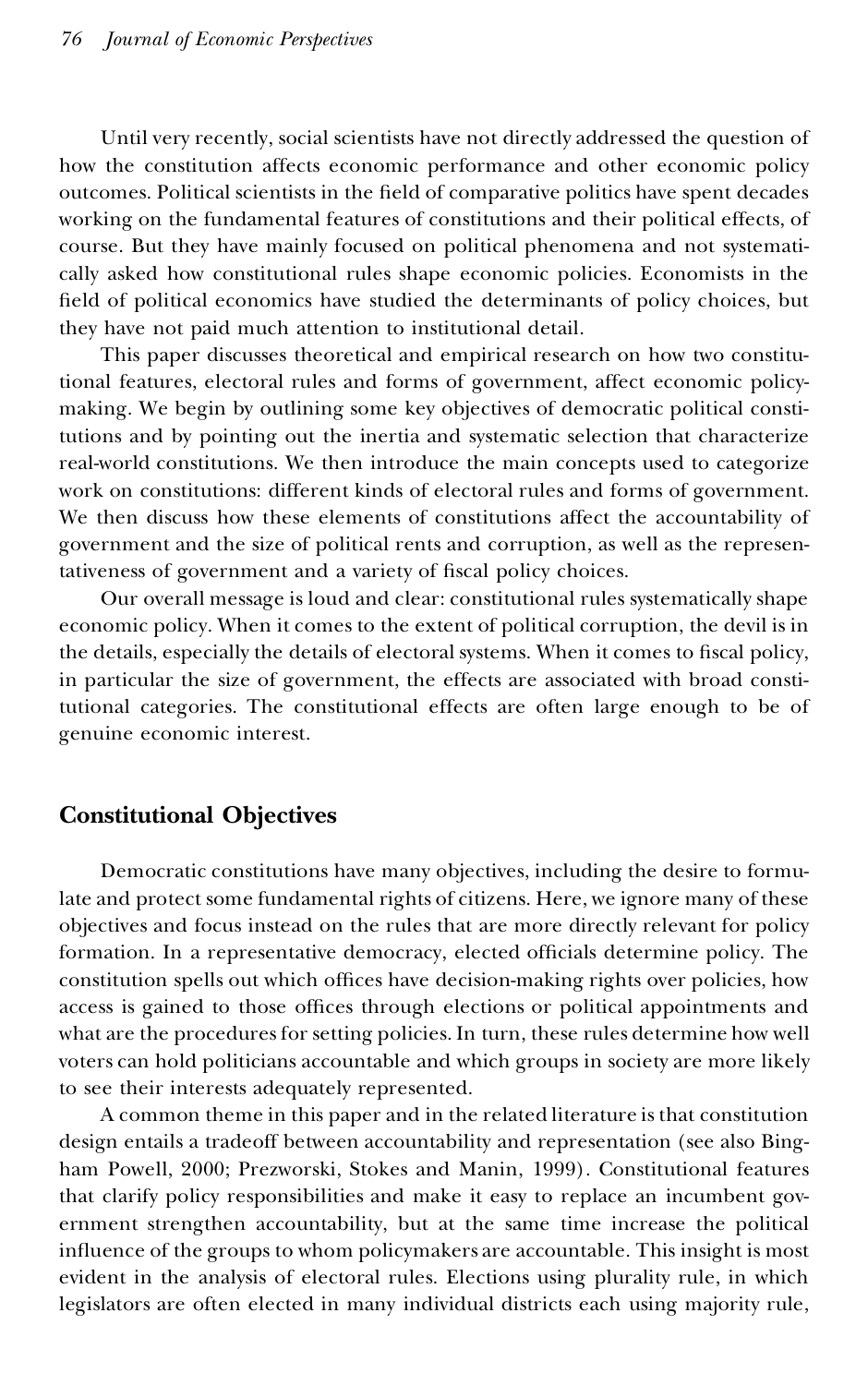translate swings in voter sentiment into larger changes in legislative majorities than elections using proportional representation, where legislators are often elected by the share of a national vote received. This effect strengthens the incentives of politicians to please the voters and could result in smaller political rents and less corruption. But since the stronger accountability is achieved by making political candidates more responsive to the wishes of pivotal groups of voters, this greater accountability also raises the propensity to target benefits to narrow constituencies, at the expense of broad spending programs. As we shall see, a similar tradeoff between accountability and representation also arises in the choice between presidential and parliamentary forms of government.

## **Constitutional Inertia and Systematic Selection**

Despite the flurry of actual or debated constitutional reforms in the 1990s, the broad features of constitutions have changed very seldom in the post–World War II period within the group of democracies. In the sample of 60 democracies considered by Persson and Tabellini (2003), no democratic country changed its form of government between 1960 and 1998, and only two enacted important reforms of their electoral system before 1990 (Cyprus and France)—although more time variation is observed if one considers marginal constitutional reforms and transitions from nondemocracy to different forms of democracy.

The observed cross-country variation in constitutions is strongly correlated with stable country characteristics: for example, presidential regimes are concentrated in Latin America, former British colonies tend to have U.K.-style electoral rules (plurality rule in single-member constituencies), and continental Europe is predominantly ruled by parliamentary systems with proportional representation elections. These constitutional patterns make it difficult to draw causal inferences from the data. Constitutional inertia means that experiments with constitutional reforms are very seldom observed, and cross-country estimates risk confounding constitutional effects with other country characteristics. Self-selection of countries into constitutions is clearly nonrandom and most likely correlated with other unobserved variables that also influence a country's policy outcomes.

These difficulties are similar to those encountered by labor economists who evaluate the effects of job-training programs. People who enter a job-training program may have a greater level of motivation and initiative than observationally equivalent people who do not enter such a program, and a careful evaluation of the program must take these unobserved differences into account. Moreover, if the job-training program has heterogeneous effects across individuals, treatment and control groups must be chosen to have similar observable characteristics, so as not to bias the estimated effects.

In our work, we have exploited the econometric methodology developed by labor economists, adapting it to our inference problem: namely, how to estimate causal effects of the constitution on policy outcomes from cross-country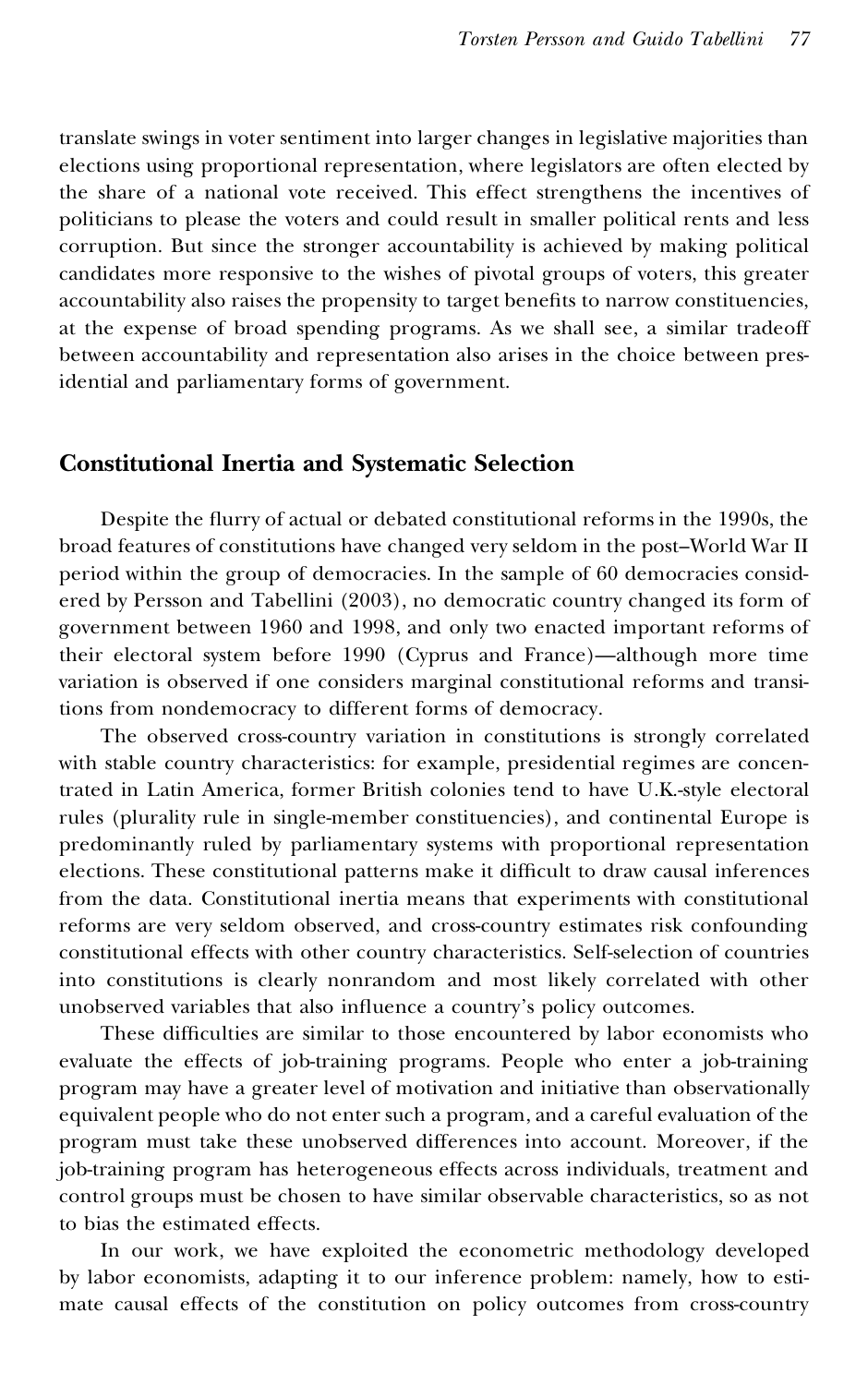comparisons, when countries self-select into constitutions (for example, Persson and Tabellini, 2003). Thus, we rely on instrumental variables to try to isolate exogenous variation in electoral rules and forms of government. If constitutions change very seldom, they are largely determined by historical circumstances. We have used the broad period in which the constitution was adopted as an instrument for the constitutional feature of interest. Since there are "fashions" in constitution design, the period of birth of the current constitution is related to its broad features; our identifying assumption is that, controlling for other determinants of policy (including the age of democracy), the birth period of the constitution is not directly related to current policy outcomes. We also use techniques suggested by James Heckman and others to adjust the estimates for possible correlation between the random components of policy outcomes and constitution selection. We also exploit so-called "matching methods" in which countries are ranked in terms of their probability of adopting a specific constitutional feature, called a "propensity score." Comparisons of countries with similar propensity scores, but with different constitutions, receive more weight. This method avoids biased estimates due to heterogeneous treatment effects and nonlinearities. In Persson and Tabellini (2003), these estimation methods that adjust for self-selection of countries into constitution or account for nonlinearities are used whenever the constitution is measured by a binary variable, such as presidential versus parliamentary forms of government or majoritarian versus proportional elections. If instead the constitution is measured by a continuous variable, such as the detailed features of electoral rules described below, then our inferences described below are based on ordinary least square estimates.

## **Categorizing Political Institutions**

Arguably the most fundamental aspects of any modern constitution, and certainly the two aspects most studied in comparative politics, are its electoral rules and its form of government. Our exposition focuses on these two dimensions. However, it should be noted that this focus leaves out many potentially important constitutional features, including judicial arrangements, subnational institutions, vertical arrangements in federations, budgetary procedures, delegation to independent agencies and referenda. We refer the reader to Besley and Case (2003), Poterba and Von Hagen (1999) and Djankov, Glaeser, La Porta, Lopez-de-Silanes and Shleifer (2003) for further references on these issues.

#### **Electoral Rules**

The political science literature commonly emphasizes three dimensions in which electoral rules for legislatures differ. *District magnitudes* determine the num ber of legislators (given the size of the legislature) acquiring a seat in a typical voting district. One polar case is when all legislators are elected in districts with a single seat, as in the U.S. House of Representatives, the other when all legislators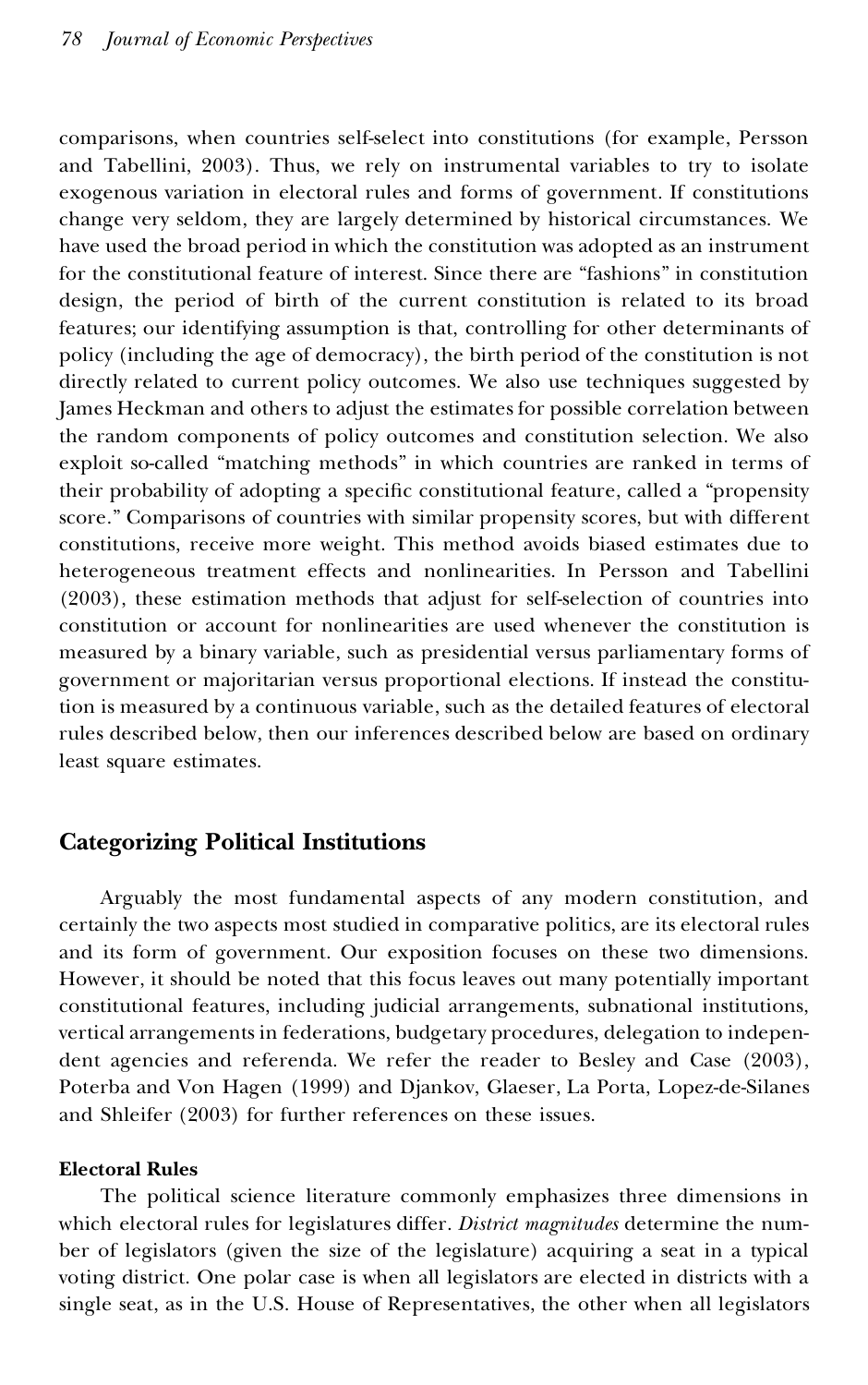are elected in a single, all-encompassing district, such as the Israeli Knesset. *Electoral formulas* translate votes into seats. Under plurality rule, only the winner(s) of the highest vote share(s) get represented in a given district. In contrast, proportional representation awards seats in proportion to votes in each district. To ensure closeness between overall vote shares and seat shares, a district system of plurality rule is often amended by a system of "adjustment seats" at the national level. *Ballot structures*, finally, determine how citizens cast their ballot. One possibility is that they get to choose among individual candidates. Another common possibility is that each voter chooses among lists of candidates drawn up by the parties participating in the election. If an electoral district has ten seats and Party A wins, say, four of these seats, the first four candidates on the list of Party A get elected.<sup>1</sup>

While these three aspects are theoretically distinct, they are correlated across countries. Anglo-Saxon countries often implement plurality rule with voting for individual candidates in single-member districts. On the other hand, proportional representation is often implemented through a system of party lists in large districts, sometimes a single national district. This pattern has lead many observers to adopt a classification into two archetypical electoral systems, labelled "majoritarian" and "proportional" (or "consensual"). But the correlations are certainly not perfect and a number of "mixed" electoral systems occur. In Germany, for example, voters cast two ballots, electing half the Bundestag by plurality in single-member districts, and the other half by proportional representation at a national level, to achieve proportionality between national vote and seat shares. Furthermore, some proportional representation systems, such as the Irish, do not rely on party lists.<sup>2</sup> Blais and Massicotte (1996) and Cox (1997) present overviews of world electoral systems.

#### **Forms of Government**

Researchers in comparative politics emphasize the distinction between two main forms of government: presidential and parliamentary regimes. In a presidential regime, the citizens directly elect the (top) executive; in a parliamentary regime, instead, an elected parliament appoints the executive—the "government."

One distinction between presidential and parliamentary government has to do with the allocation of executive and proposal power to individuals or offices. In a parliamentary democracy, where the legislature appoints the executive, the government has executive powers and acts as the agenda setter, initiating all major legislation and drafting the budget. In a presidential democracy with separation of powers like the United States, the president has full executive powers, but smaller agenda-setting powers. For domestic policy, the president has a veto, but the power

<sup>1</sup> This description presupposes a system of *closed* party lists. When lists are *open,* voters can also express preferences across candidates, which may modify the results. This distinction between open and closed party lists is discussed further below.

 $^2$  To achieve proportionality, the Irish "single transferrable vote" system (also used in Malta) relies on votes over individuals in multimember districts where each voter can only vote for a single candidate and a complicated procedure where seats are awarded sequentially and votes for losing candidates are transferred from one seat to the next.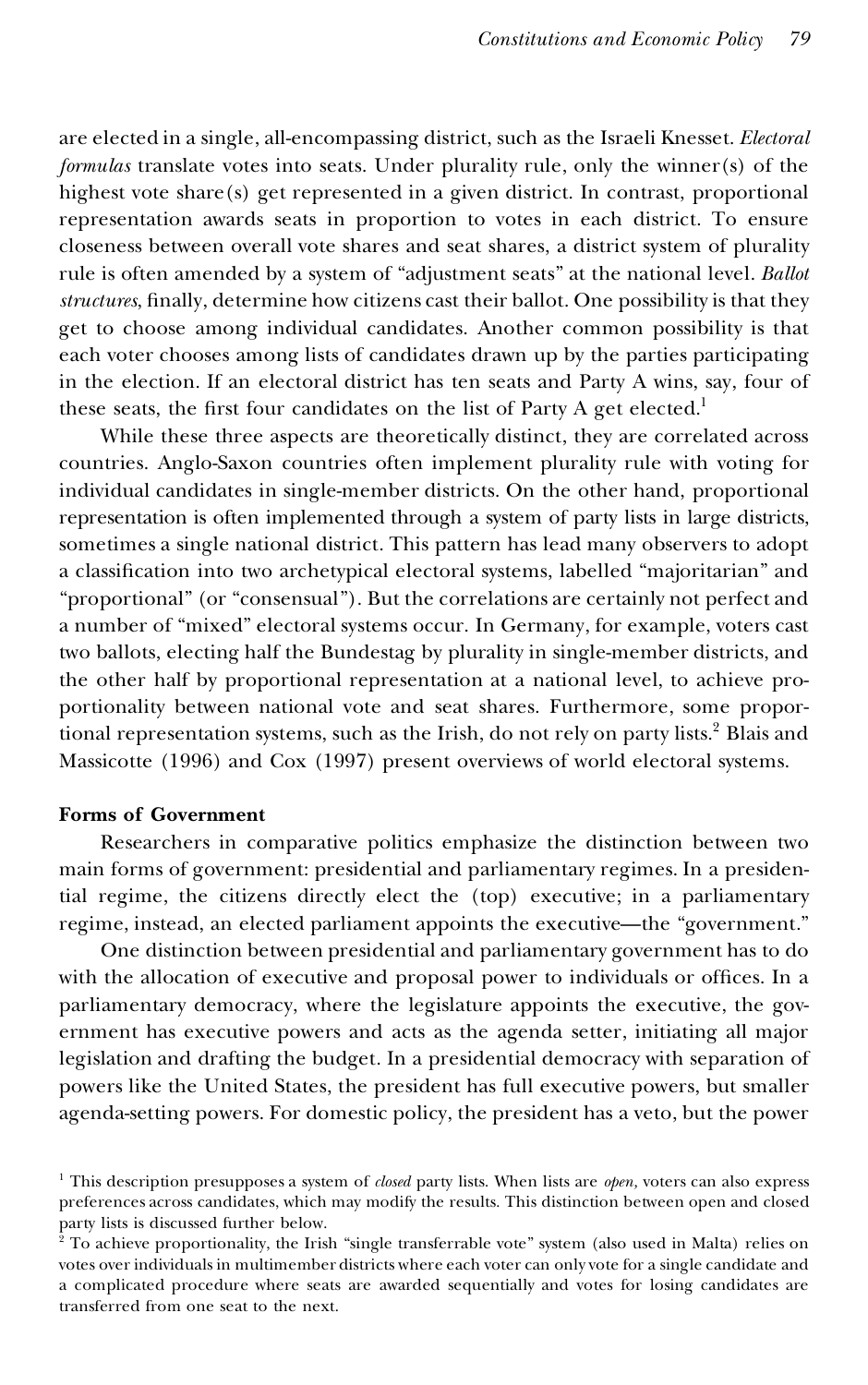to propose and amend typically rests with the legislature. A second key distinction has to do with how executive and agenda-setting powers are preserved over time. In parliamentary democracies, the government remains in office only as long as it enjoys the support of a majority in the legislative assembly. In presidential democracies, by contrast, the holders of these powers are separately elected and hold on to them throughout an entire election period.

Many real-world constitutions can easily be classified as presidential or parliamentary, based on these two criteria. In most countries with an elected president, the executive can hold onto its powers without the support of a legislative majority. Likewise, in many real-world parliamentary regimes, government formation must be approved by parliament, parliament can dismiss the government by a vote of nonconfidence, and legislative proposals by the government get preferential treatment in the legislative agenda. Nevertheless, even more than with electoral rules, several mixed systems are observed, depending on exactly how prerogatives are divided between the executive and the legislature and on the detailed rules for forming and dissolving governments. Shugart and Carey (1992) and Strom (1990) extensively discuss these other constitutional features. In this paper, we consider the simple distinction based on two factors: 1) whether the powers to propose and veto legislative proposals are dispersed among various political offices (like congressional committees), as in most presidential systems, or whether the government proposes legislation, as in most parliamentary systems; and 2) whether the executive can be dismissed by the legislature through a vote of no confidence, as in parliamentary systems, or whether the executive serves a fixed term regardless of legislative support, as in presidential systems.

## **Political Accountability**

How do electoral rules and forms of government affect accountability? In this section, we only consider policies evaluated in roughly the same way by all voters, leaving the problem of how elected officials react to disagreement among voters for the next section that focuses on representation. In this context, accountability refers to two things. It gives voters some control over politicians who abuse their power: voters can punish or reward politicians through re-election or other career concerns, and this creates incentives for good behavior.<sup>3</sup> Accountability also refers to the ability of voters to select the most "able" candidate, where ability can refer to some mix of integrity, technical expertise or other intrinsic features valued by voters at large. As the emphasis of this paper is on economic policymaking, we focus

<sup>3</sup> Besley and Case (1995) provide direct evidence that the desire to be reappointed creates incentives to please the voters. Term limits in gubernatorial elections in U.S. states are associated with higher taxes and higher government spending, compared with states without such limits (or periods in office when the limits are not binding), a finding consistent with the authors' political agency model where unchecked governors tax and spend too much.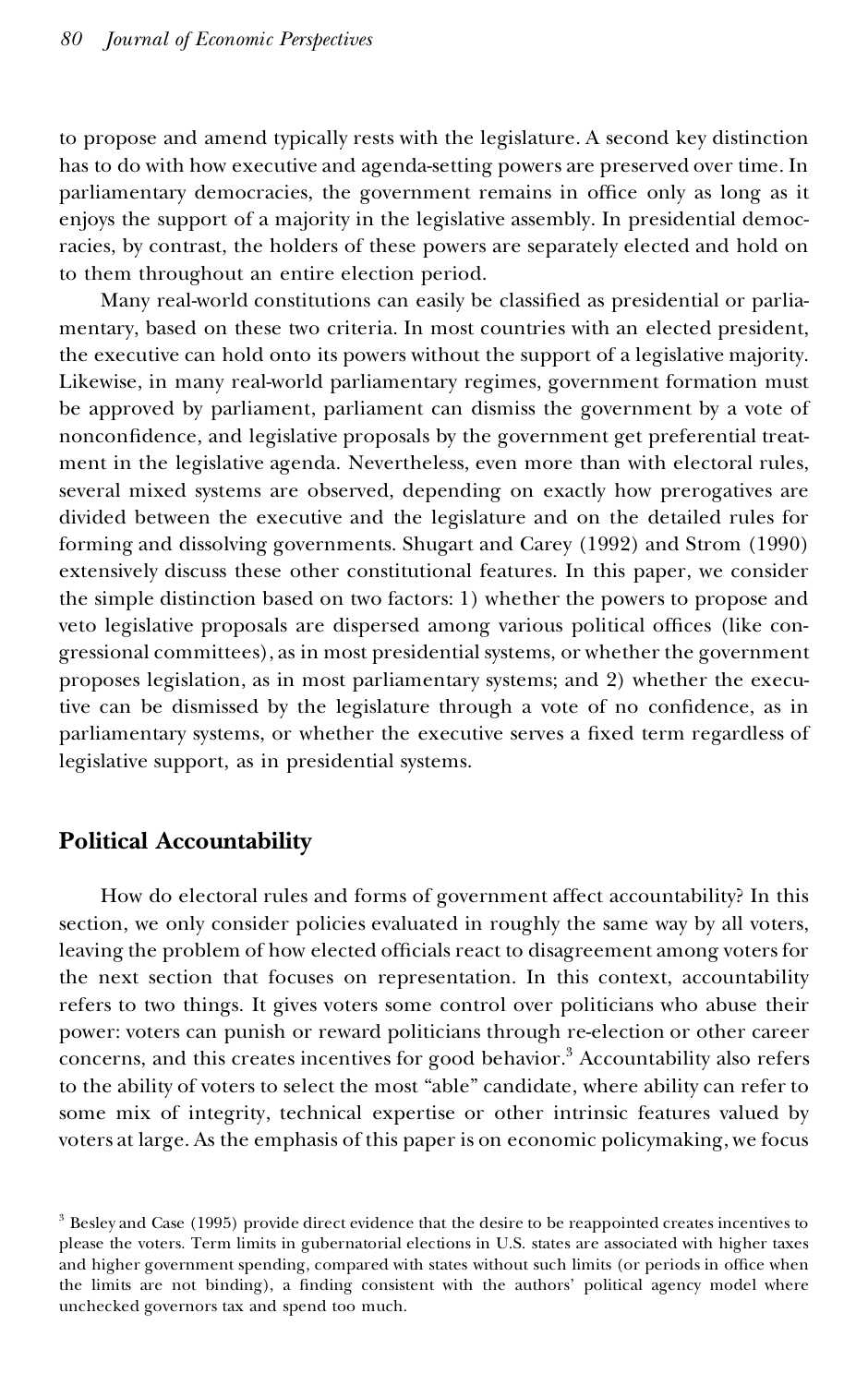on how the constitution affects corruption, rent seeking and electoral budget cycles.

#### **Political Accountability and Electoral Rules**

The details of electoral rules have *direct* effects on the incentives of politicians. They also have *indirect* effects through the party structure and, more generally, by determining who holds office. In this section, we discuss direct and indirect effects of the three aspects of electoral rules mentioned above: ballot structure, district magnitude and the electoral formula.

Politicians may have stronger direct incentives to please the voters if they are held accountable individually, rather than collectively. Thus, party lists discourage effort by officeholders, essentially because they disconnect individual efforts and re-election prospects. Persson and Tabellini (2000) write down a model that formalizes this idea and predict political rents will be higher under electoral systems that rely on list voting, compared to elections where voters directly select individual candidates. The same argument also implies that *open* lists (where voters can modify the order of candidates) should be more conducive to good behavior than *closed* lists (that cannot be amended by voters), as should preferential voting (where voters are asked to rank candidates of the same party).

What does the evidence say? If higher political rents are associated with illegal benefits, one can ask whether corruption by public officials in different countries is systematically correlated to the electoral rule. Of course, corruption is only an imperfect proxy for political rents. Furthermore, corruption is measured with error and is determined by many other country features. Yet, the cross-sectional and panel data do suggest some connections. Persson and Tabellini (2003) and Persson, Tabellini and Trebbi (2003) study about 80 democracies in the 1990s, measuring perceived corruption by different surveys assembled by the World Bank, Transparency International and private risk services. They control for several country characteristics that earlier studies have found to correlate with corruption, such as per capita income, openness to international trade, the citizens' education and religious beliefs, a country's history as captured by colonial heritage, and geographic location as measured by a set of dummy variables. By their estimates, voting over individuals does indeed correlate with lower corruption: a switch from a system with all legislators elected on party lists to plurality rule, with all legislators individually elected, would reduce perceptions of corruption by as much as 20 percent—about twice the estimated effect of being a country in Latin America. They also find that the decline in corruption is stronger when individual voting is implemented by plurality rule, rather than by using preferential voting or open lists in proportional rule electoral systems. Of course, the result could also reflect effects of the electoral formula (as discussed below), rather than just the ballot structure. Kunicova and Rose-Ackerman (2001) obtain similar empirical results, but single out closed-list, proportional representation systems as the most conducive to corruption.

Some of these conclusions run counter to those in Carey and Shugart (1995)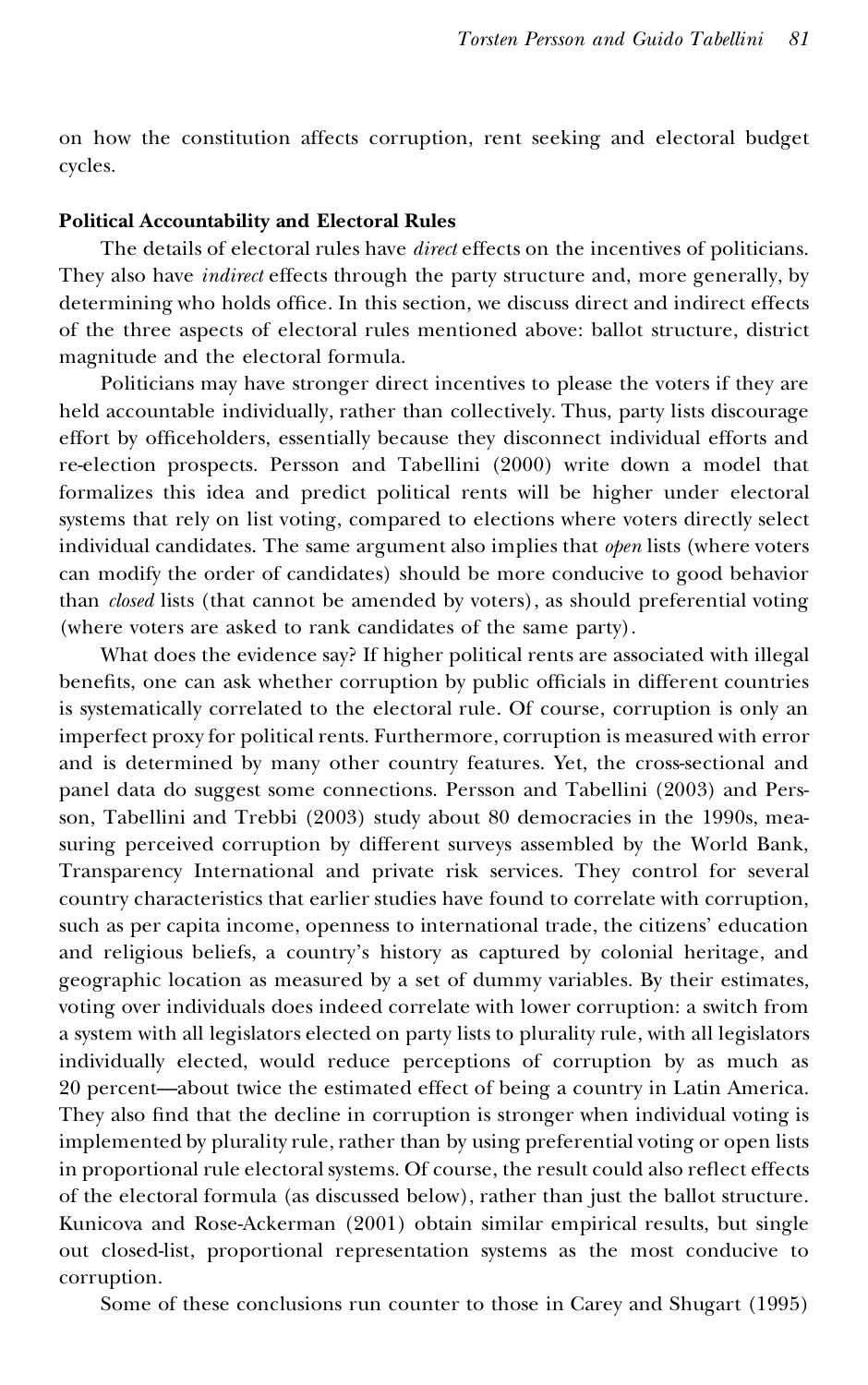and Golden and Chang (2001), who instead emphasize the distinction between interparty and intraparty competition. Competition between parties is desirable, as it leads to legislation that pleases voters at large. Competition within parties is not always desirable, as it can lead candidates to provide favors to their constituencies through patronage and other illegal activities—the Italian and Japanese electoral systems before the 1990s reforms are deemed to exemplify this problem. Measuring corruption by judicial inquiries against Italian members of parliament, Golden and Chang (2001) show that they are more frequent in districts with more intense intraparty competition. Thus, they deem open-list systems worse than closed-list systems and claim that the empirical results by Kunicova and Rose-Ackerman (2001) reflect a misspecified model (see also Golden and Chang, 2003, mentioned below).

Summarizing, both theory and evidence suggest that individual accountability under plurality rule strengthens the incentives of politicians to please the voters and is conducive to good behavior. But the effects of individual accountability under proportional representation, implemented with open rather than closed lists, are more controversial.

The electoral formula (and district magnitude) may also affect the incentives for politicians along other channels. Under plurality rule, the mapping from votes to seats becomes steep if electoral races are close. This connection ought to create strong incentives for good behavior: a small improvement in the chance of victory would create a large return in terms of seats. The incentives under proportional representation are weaker, as additional effort has a lower expected return on seats (or on the probability of winning). If electoral races have likely winners, however, incentives may instead be weaker under plurality than proportional representation; if seats are next to certain, little effort goes into pleasing the voters of those districts.<sup>4</sup> Aggregating over all districts (and thus over races of different closeness), the relative incentives to extract rents under different electoral formulas become an empirical question. Related to these arguments, Strömberg (2003) uses a structural model of the U.S. Electoral College to study the effects of a (hypothetical) reform to a national vote for president. Given the empirical distribution of voter preferences, he finds that the incentives for rent extraction are basically unaffected by such a reform.

Electoral systems (and in particular district magnitude) can also have indirect effects on accountability, by altering the set of candidates that have a chance to be elected, or more generally by changing the party system. One theoretical model suggests that these indirect effects may encourage political rent seeking; another that it may reduce it.

Myerson (1993) presents a model in which barriers to entry allow dishonest candidates to survive. He assumes that parties (or equivalently, candidates) differ in

<sup>4</sup> Of course, districts can be redesigned at will at some intervals, which makes the closeness of elections an endogenous choice. This possibility opens up the door for strategic manipulation, also known as gerrymandering, where protection of incumbents is one of several possible objectives.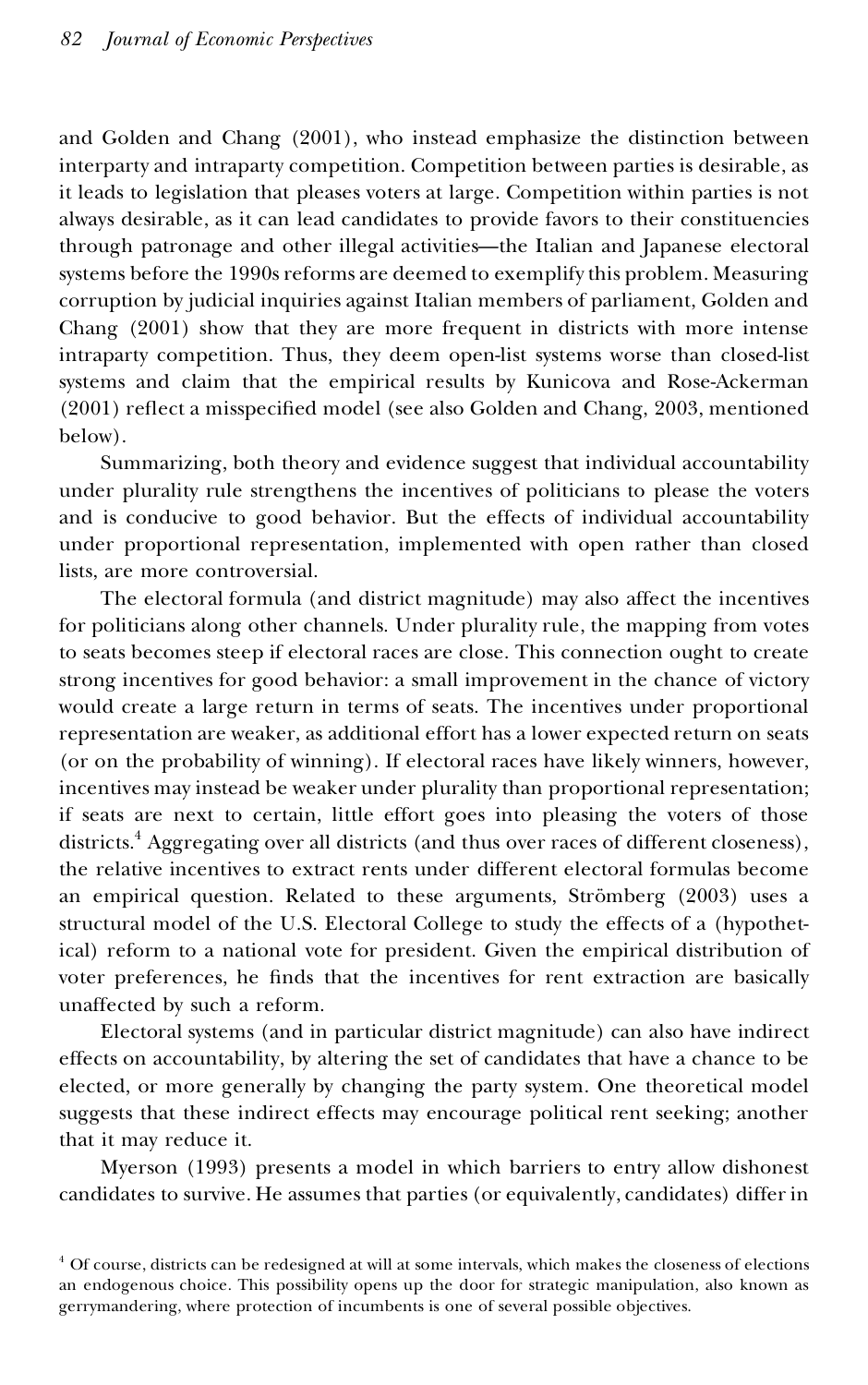two dimensions: honesty and ideology. Voters always prefer honest candidates, but disagree on ideology. With proportional representation and multimember districts, an honest candidate is always available for all ideological positions, so dishonest candidates have no chance of being elected. But in single-member districts, only one candidate can win the election. Voters may then cast their ballot, strategically, for dishonest but ideologically preferred candidates, if they expect all other voters with the same ideology to do the same: switching to an honest candidate risks giving the victory to a candidate of the opposite ideology. Thus, plurality rule in singlemember districts can be associated with dishonest incumbents, whom it is difficult to oust from office.

But electoral systems that make it easy for political parties to be represented in parliament (for example, multimember districts and proportional representation) may actually encourage rent seeking, rather than reducing it, through another channel. If many factions are represented in parliament, the government is more likely to be supported by a coalition of parties, rather than by a single party. Under single-party government, voters know precisely whom to blame or reward for observed performance. Under coalition government, voters may not know whom to blame, and the votes lost for bad performance are shared amongst all coalition partners; this dilutes the incentives of individual parties to please the voters. Persson, Roland and Tabellini (2003) show that proportional representation and multimember districts lead to a higher incidence of coalition governments and thereby higher political rents, compared to plurality rule and small district magnitude. Bingham Powell (2000) reaches a similar conclusion through informal reasoning.

Do the data shed light on these alternative ideas? The hypothesis that coalition governments are associated with more corruption remains untested, as far as we know, though some of the blatant corruption scandals in Europe—Belgium and Italy—have been intimately associated with such governments. The evidence does support the idea that barriers to entry raise corruption, however. Persson and Tabellini (2003) and Persson, Tabellini and Trebbi (2003) find corruption to be higher in countries and years with small district magnitude (that is, few legislators elected in each district), again with large quantitative effects. Alt and Lassen (2002) show that restrictions on primaries in gubernatorial elections, making the barriers to entry for candidates higher, are positively associated with perceptions of corruption in U.S. states.

So far, we have emphasized the implications of the electoral rule for political rents and corruption. But a strong incentive of political representatives to please the voters can also show up in other ways, such as electoral cycles in taxation, government spending, or macroeconomic policies stimulating aggregate demand. Persson and Tabellini (2003) consider panel data from 1960 covering about 500 elections in over 50 democracies. They classify countries in two groups according to the electoral formula and estimate the extent of electoral cycles in different specifications, including fixed country and time effects as well as a number of time-varying regressors. Governments in democracies that use plurality rule cut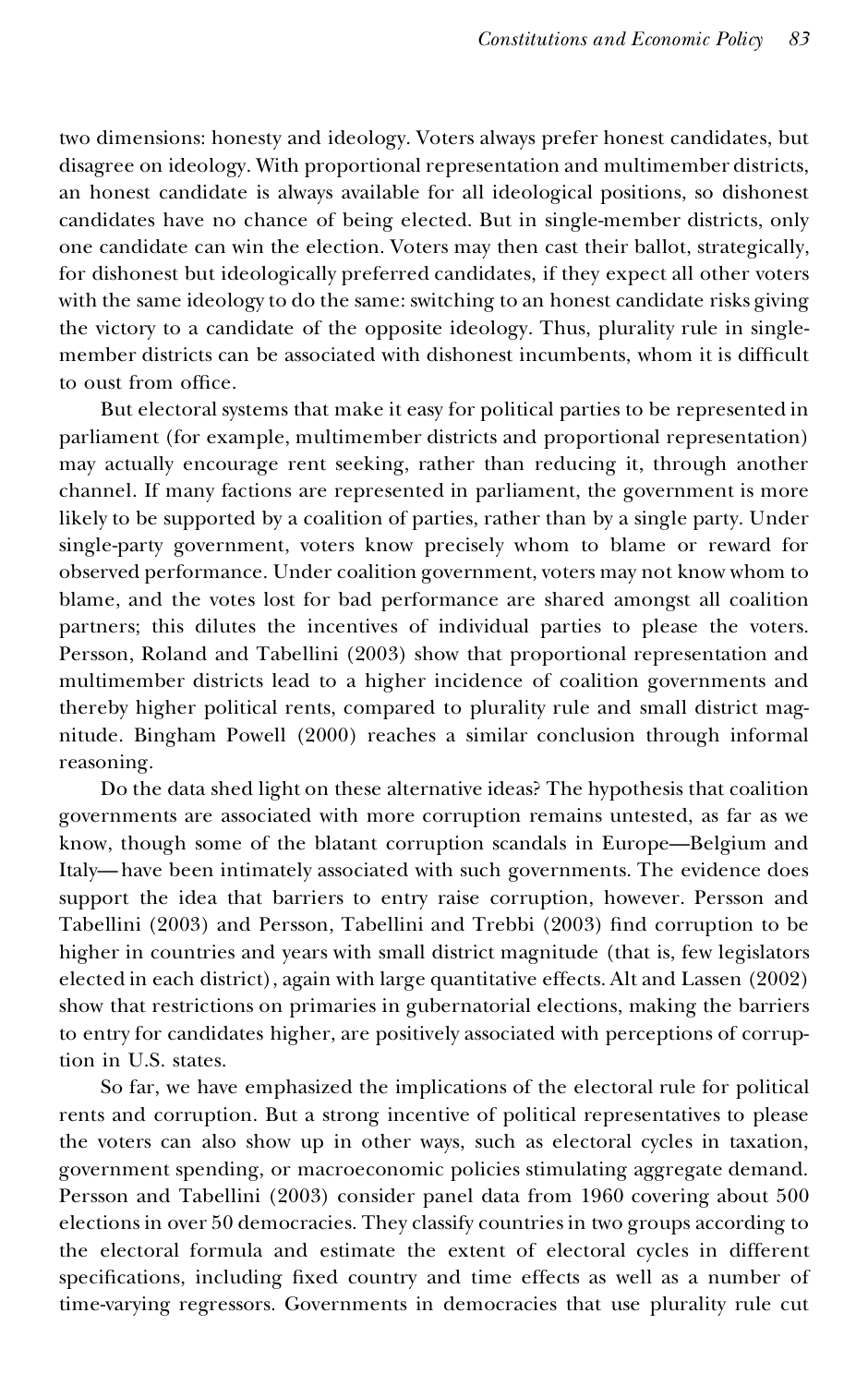taxes, as well as government spending, during election years—the magnitude of both cuts is on the order of 0.5 percent of GDP. In proportional representation democracies, tax cuts are somewhat less pronounced, and no spending cuts are observed. This finding may be consistent with better accountability allowing voters to punish governments for high taxes and spending either because they are fiscal conservatives (as in Peltzman, 1992) or because they are subject to a political agency problem (as in Besley and Case, 1995).

#### **Political Accountability and Forms of Government**

The accountability effects of alternative forms of government have been studied in less detail than have the effects of electoral rules. Here we summarize the main ideas relating to the crude comparison between presidential and parliamentary regimes, neglecting more detailed constitutional aspects.

From a theoretical perspective, accountability is likely to be stronger in presidential than in parliamentary democracies, for two related reasons (Persson, Roland and Tabellini, 1997, 2000). First, the chain of delegation is simpler and more direct under presidential government, since the executive is directly accountable to the voters. The scope for collusion among political representatives at the voters' expense is accordingly greater under parliamentary government, where the executive is not directly accountable to the voters. Second, many presidential regimes have a strong separation of powers—between the president and congress, but also between congressional committees holding important proposal powers in different spheres of policy. In parliamentary regimes, instead, the government concentrates all the executive prerogatives as well as important powers of initiating legislation. Checks and balances are thus stronger under presidential government. These checks and balances improve accountability and strengthen the politicians' incentives for good behavior, because the voters can exploit conflict between different offices to prevent abuse of power or to reduce information asymmetries between them and the policymakers. These arguments might only apply in wellfunctioning democracies, however.

Are these predictions consistent with the evidence? Only to a degree, and depending on the quality of democracy (which can be measured by constraints on the executive, political participation and other institutional data produced by standard sources such as Freedom House or the Polity IV project). Among "good" democracies, Persson and Tabellini (2003) do find that presidential regimes have less widespread corruption than do parliamentary regimes, but the result does not hold among regimes classified as bad democracies. "Good" and "bad" are defined in terms of democracy scores in the Freedom House and Polity IV datasets, which measure aspects such as constraints on the executive's use of powers and freedom of political participation across societies and time. Since many presidential regimes fall in the latter group, the negative correlation between corruption and presidentialism in the sample of good democracies is due to relatively few observations and, hence, not very robust. For example, Kunicova and Rose-Ackerman (2001) classify presidential countries in a slightly different way and obtain more negative empirical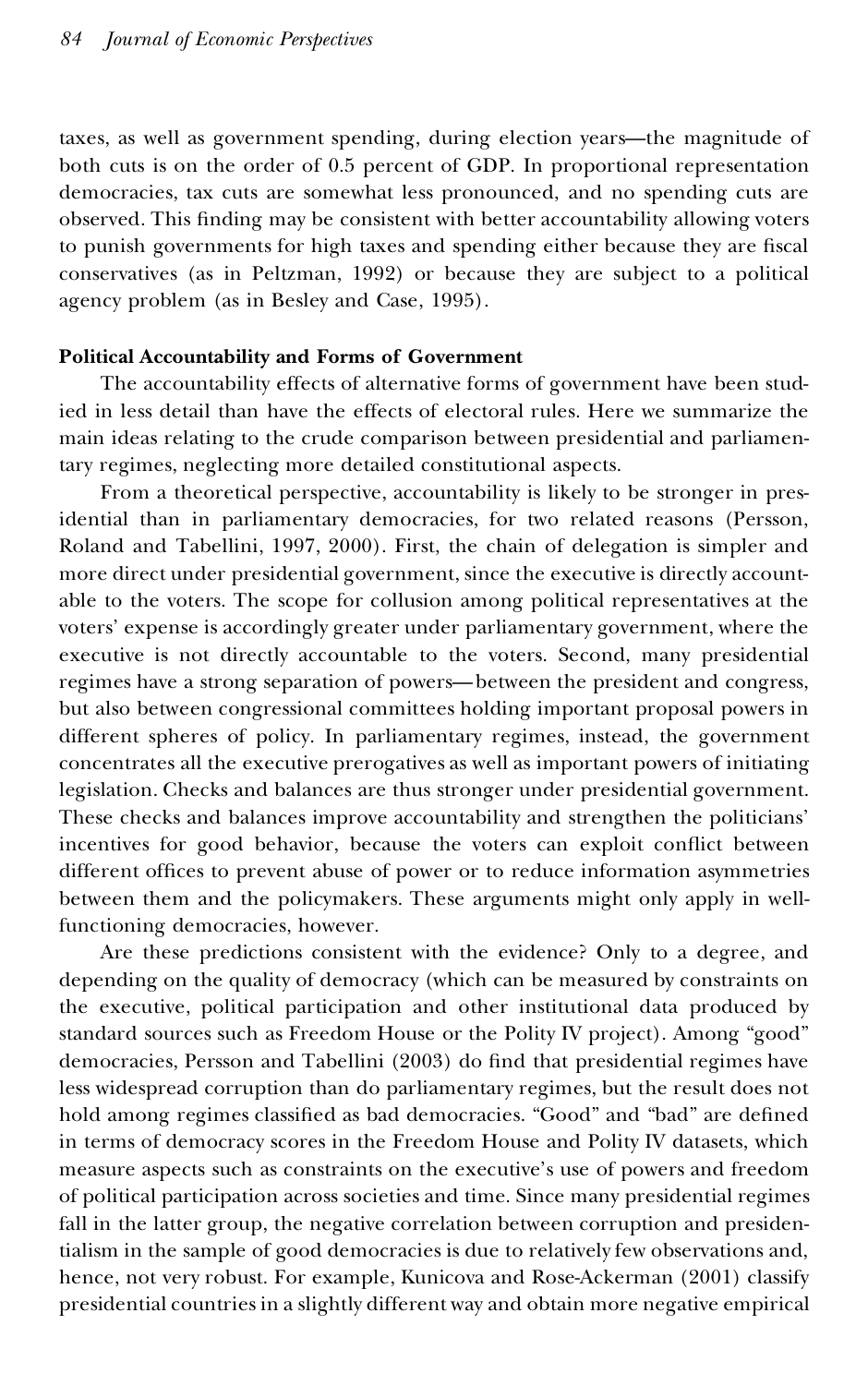results: presidentialism seems to be associated with more widespread corruption, rather than less.

#### **Overall Lessons**

What does all of this imply about the consequences of constitutional reforms for corruption? When it comes to the form of government, our knowledge is not yet precise enough to give a solid answer. When it comes to electoral rules, the devil is in the details. If we pose the question in terms of a large-scale reform from "proportional" to "majoritarian" elections, the answer is ambiguous, because such a reform would affect several features of the electoral rule. A switch from proportional representation to plurality rule, accompanied by a change in the ballot structure from party lists to voting over individuals, would strengthen political incentives for good behavior, both directly and indirectly through the type of government. But these welfare-improving effects might be offset if the reform diminishes district magnitude, thus erecting barriers to entry to the detriment of honest or talented incumbents. The net effects of electoral reform thus depend on which channel is stronger and on the precise architecture of reform. This nuanced conclusion is also supported by the empirical evidence in Persson and Tabellini  $(2003)$  and Persson, Tabellini and Trebbi  $(2003)$ , who find no robust difference in corruption across a broad classification between majoritarian and proportional electoral systems, after controlling for other variables and taking into account the self-selection of countries into constitutions.

## **Political Representation**

Economic policy generates conflicts of interest. Individuals and groups in society have different levels and sources of income, different sectors and occupations, different geographic homes and different ideologies. As a result, people differ in their views about the appropriate level and structure of taxation, the preferred structure of tariffs, subsidies and regulations; the support for programs aimed at different regions and so on. Political institutions aggregate such conflicting interests into public policy decisions, but the weight given to specific groups varies with the constitution. In this section, we discuss how this happens, focusing on fiscal policy.

#### **Electoral Rules and Incentives for Politicians and Voters**

Single member districts and plurality vote both tend to pull in the direction of narrowly targeted programs benefiting small geographic constituencies. Conversely, multimember districts and proportional representation both pull in the direction of programs targeting broad groups. Building on this insight, some recent theoretical and empirical papers have studied the influence of district magnitude and the electoral formula on the composition of government spending.

For example, Persson and Tabellini (1999, 2000, chapter 8) study a model with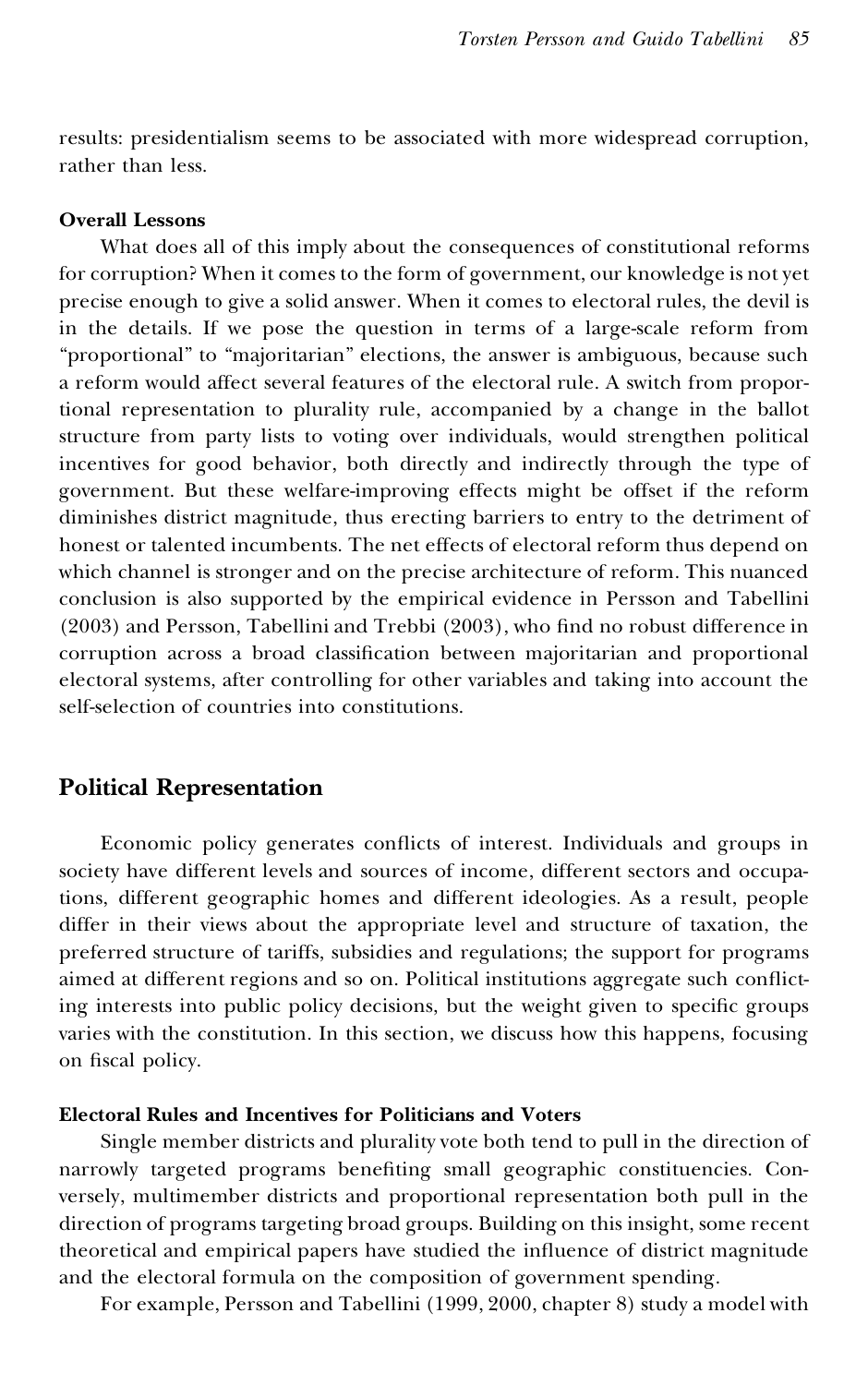two opportunistic, office-seeking parties (candidates), where policy is determined in electoral platforms before the election. Multimember districts and proportional representation diffuse electoral competition, giving the parties strong incentives to seek electoral support from broad coalitions in the population through general public goods or universalistic redistributive programs such as public pensions or other welfare state programs. In contrast, single-member districts and plurality rule typically make each party a sure winner in some of the districts, concentrating electoral competition in the other pivotal districts; this creates strong incentives to target voters in these swing districts. This effect is reinforced by the winner-takes-all property of plurality rule, which reduces the minimal coalition of voters needed to win the election. Under plurality rule, a party needs only 25 percent of the national vote to win: that is, if it wins 50 percent of the vote in 50 percent of the districts, it can receive zero percent in the other districts and still control a majority of the legislature. Under full proportional representation, a party needs 50 percent of the national vote to control the legislature, meaning that politicians have stronger incentives to internalize the policy benefits for larger segments of the population.

A number of models revolve around this point in differing analytical frameworks. Lizzeri and Persico (2001) provide a model with binding electoral promises, where candidates can use tax revenue to provide either (general) public goods or targeted redistribution. Persson and Tabellini (2000a, chapter 9) consider a broad or narrow policy choice by an incumbent policymaker trying to earn re-election. Strömberg (2003) considers the effect of the Electoral College on the allocation of campaign resources or policy benefits in a structural model of the election for U.S. president. He shows empirically that this election method implies a much more lopsided distribution across states, where spending is focused on states where a relatively small number of votes might tip the entire state, rather than a (counterfactual) system of a national vote. Milesi-Ferretti, Perotti and Rostagno (2002) obtain similar results in a model where policy is set in postelection bargaining among the elected politicians. They also predict that proportional elections lead to a bigger overall size of spending.

Is the evidence consistent with the prediction that proportional electoral systems lead to more spending in broad redistributive programs, such as public pensions and welfare spending? Table 1 (panel A) suggests that it is. Confining attention to parliamentary democracies, and without controlling for other determinants of welfare spending, legislatures elected under proportional electoral systems spend more in social security and welfare by as much as 8 percent of GDP, compared to legislatures elected under majoritarian elections. Milesi-Ferretti, Perotti and Rostagno (2002) and Persson and Tabellini (2003, 2004) show that a statistically significant (but smaller) effect of the electoral systems remains after controlling for other determinants of social security and welfare spending, such as the percentage of the elderly in the population, per capita income, the age and quality of democracy and so on. They rely on different data sets—based on postwar OECD and IMF data, respectively—that also include presidential democracies. Persson and Tabellini (2003, 2004) use a data set with 70 democracies in the 1990s,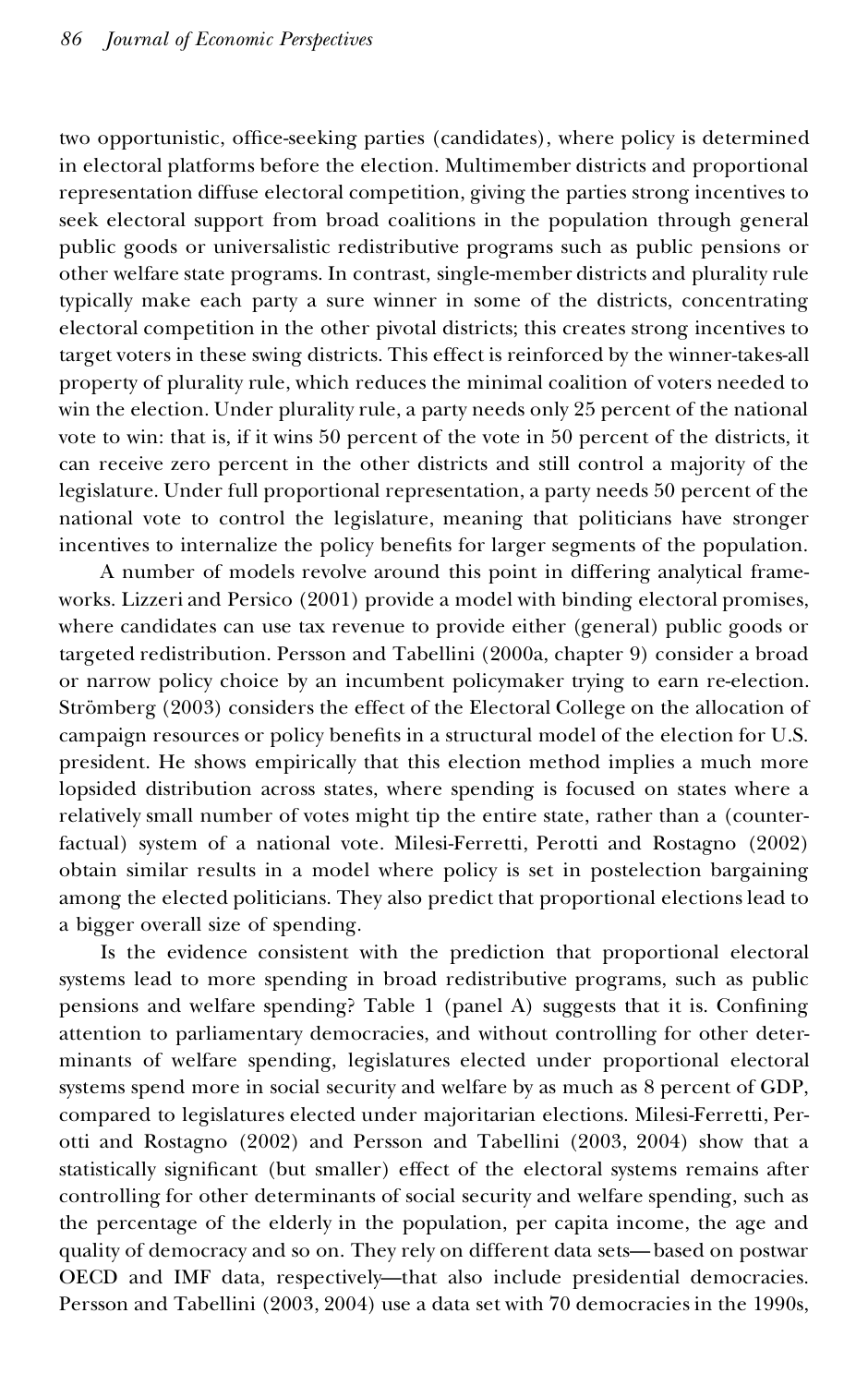#### *Table 1*

|                                    | Majoritarian | Proportional |
|------------------------------------|--------------|--------------|
| A. Economic policy outcomes        |              |              |
| Government spending                | 25.94 (9.05) | 35.12 (9.30) |
| Social security & welfare spending | 5.37(4.98)   | 13.15(5.40)  |
| Budget deficit                     | 2.92(3.81)   | 3.86(4.17)   |
| B. Political outcomes              |              |              |
| Party fragmentation                | 0.54(0.17)   | 0.70(0.09)   |
| Coalition governments              | 0.24(0.41)   | 0.55(0.47)   |
| Single-party governments           | 0.63(0.47)   | 0.17(0.37)   |
| N. obs.                            | 138          | 187          |

## **Political and Economic Outcomes in Parliamentary Democracies Classi ed by Electoral Rules**

*Notes:* Simple averages; standard deviations in parenthesis. Fiscal policy variables refer to central governments and are measured as percentages of GDP. Observations pooled across countries and legislatures. The number of observations refers to the political outcomes (some observations are missing for the policy outcomes).

*Sources:* Persson and Tabellini (2003); Persson, Roland and Tabellini (2004).

they allow for a separate effect of presidentialism on policy outcomes and take into account the self-selection of countries into different electoral systems. According to their findings, a reform from plurality rule to proportional representation would boost welfare spending (in a country drawn at random) by about 2 percent of GDP, an economically and statistically significant effect.

If politicians have stronger incentives to vie for electoral support through broad spending programs under proportional representation than under plurality rule, we might expect to observe systematic differences around election time in the two systems. Persson and Tabellini (2003) indeed find a significant electoral cycle in welfare-state spending—expansions of such budget items in election and postelection years—in proportional representation systems, but not in plurality systems.

#### **Electoral Rules, Party Formation and Types of Government**

The papers discussed above focus on the incentives of individual politicians, but as many studies of comparative politics point out, electoral rules also shape party structure and types of government. Plurality rule and small district magnitude produce fewer parties and a more skewed distribution of seats than proportional representation and large district magnitude (for example, Duverger, 1954; Lijphart, 1990). Moreover, in parliamentary democracies, few parties mean more frequent single-party majority governments, and less frequent coalition governments, than many parties (Taagepera and Shugart, 1989; Strom, 1990). The evidence displayed in Table 1 (panel B), suggests that these political effects of the electoral rule may be large. In parliamentary democracies, proportional electoral rule is associated with a more fragmented party system, more frequent coalition governments and less frequent governments ruled by a single-party majority.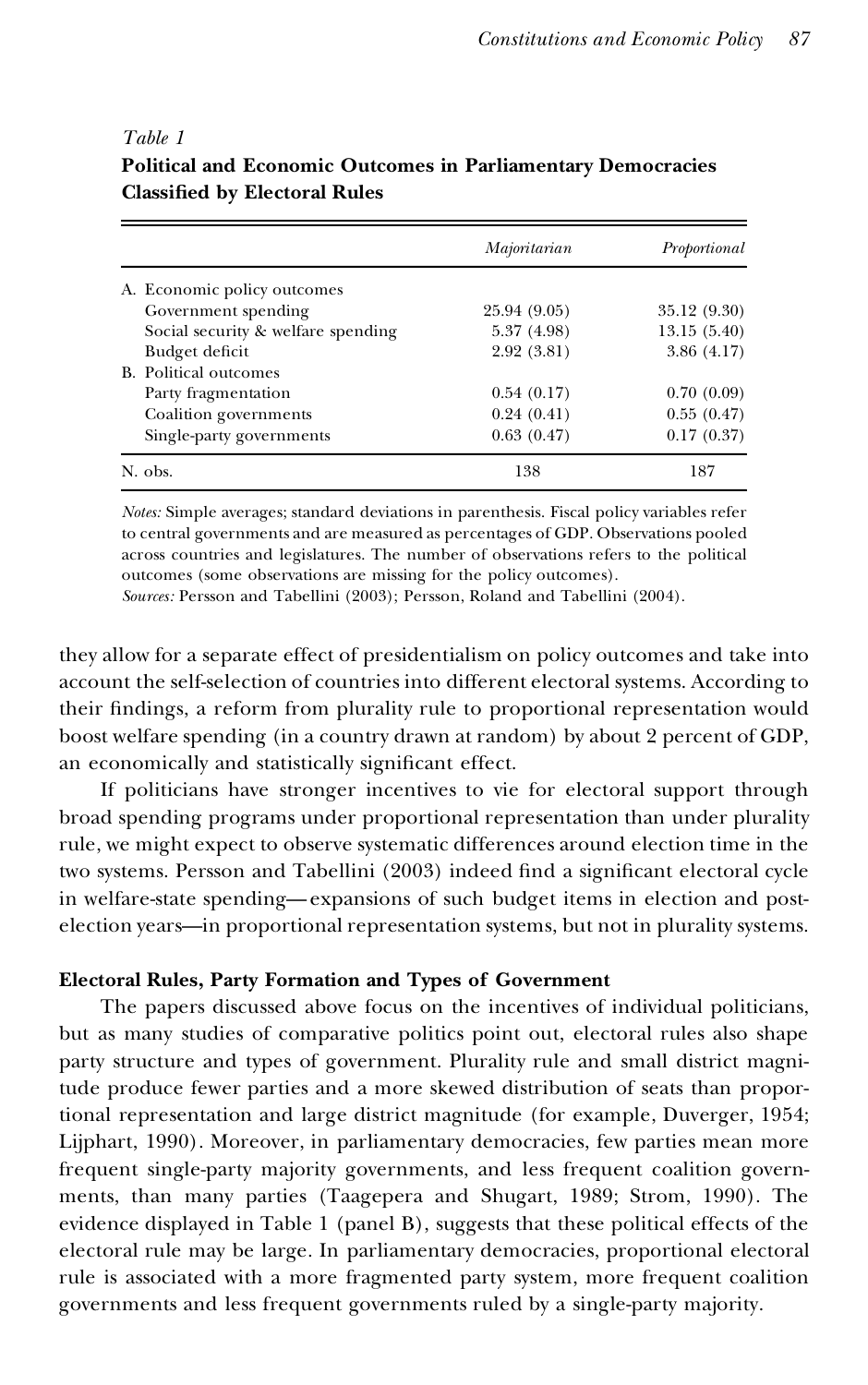It would be surprising if such large political effects did not also show up in the economic policies implemented by these different party systems and types of government. Indeed, a few recent papers have argued that the more fractionalized party systems induced by proportional elections lead to a greater overall size of government spending. For example, Austen-Smith (2000) studies a model where redistributive tax policy is set in postelection bargaining. He assumes that there are fewer parties under plurality rule (two parties) than under proportional representation (three parties). A majority coalition of two parties is more likely to have higher taxes and to redistribute than is a single party majority.

Persson, Roland and Tabellini (2003) and Bawn and Rosenbluth (2003) obtain a similar prediction that proportional representation leads to more government spending than plurality rule, but they treat the number of parties as endogenous and emphasize how electoral competition differs under different types of government. When the government relies on a single party majority, the main competition for votes is between the incumbent and the opposition; this dynamic pushes the incumbent toward efficient policies or at least toward policies that benefit the voters represented in office. If instead the government is supported by a coalition of parties, voters can discriminate between the parties in government and this dynamic creates electoral conflict inside the governing coalition. Under plausible assumptions, inefficiencies in bargaining induce excessive government spending.

As shown earlier in Table 1 (panel A), these theoretical predictions are supported by the data: on average, and without conditioning on other determinants of fiscal policy, legislatures elected under proportional representation spend about 10 percent of GDP more than legislatures elected under plurality rule. Careful estimates obtained from cross-country data confirm this result. Persson and Tabellini (2003, 2004) consider a sample of 80 parliamentary and presidential democracies in the 1990s, they control for a variety of other policy determinants (including the distinction between presidential and parliamentary government) and allow for self-selection of countries into electoral systems.<sup>5</sup> Their estimates are very robust and imply that proportional representation rather than plurality rule raises total expenditures by central government by a whopping 5 percent of GDP.

Persson, Roland and Tabellini (2003) focus on 50 parliamentary democracies (the same ones used to produce Table 1 above), identifying the effect of electoral rules on spending either from the cross-sectional variation, or from the time-series variation around electoral reforms. They find spending to be higher under proportional elections, and by an amount similar to that found by Persson and Tabellini (2003, 2004), but the effect seems to be entirely due to a higher incidence of coalition governments in proportional electoral systems. This conclusion is

 $5$  Variables held constant in the underlying regressions include per capita income, the quality and age of democracy, openness of the economy, the size and age composition of the population, plus indicators for federalism, OECD membership, colonial history and continental location. Estimation is by ordinary least squares, instrumental variables, the Heckit method or propensity-score matching, with all estimates yielding similar results.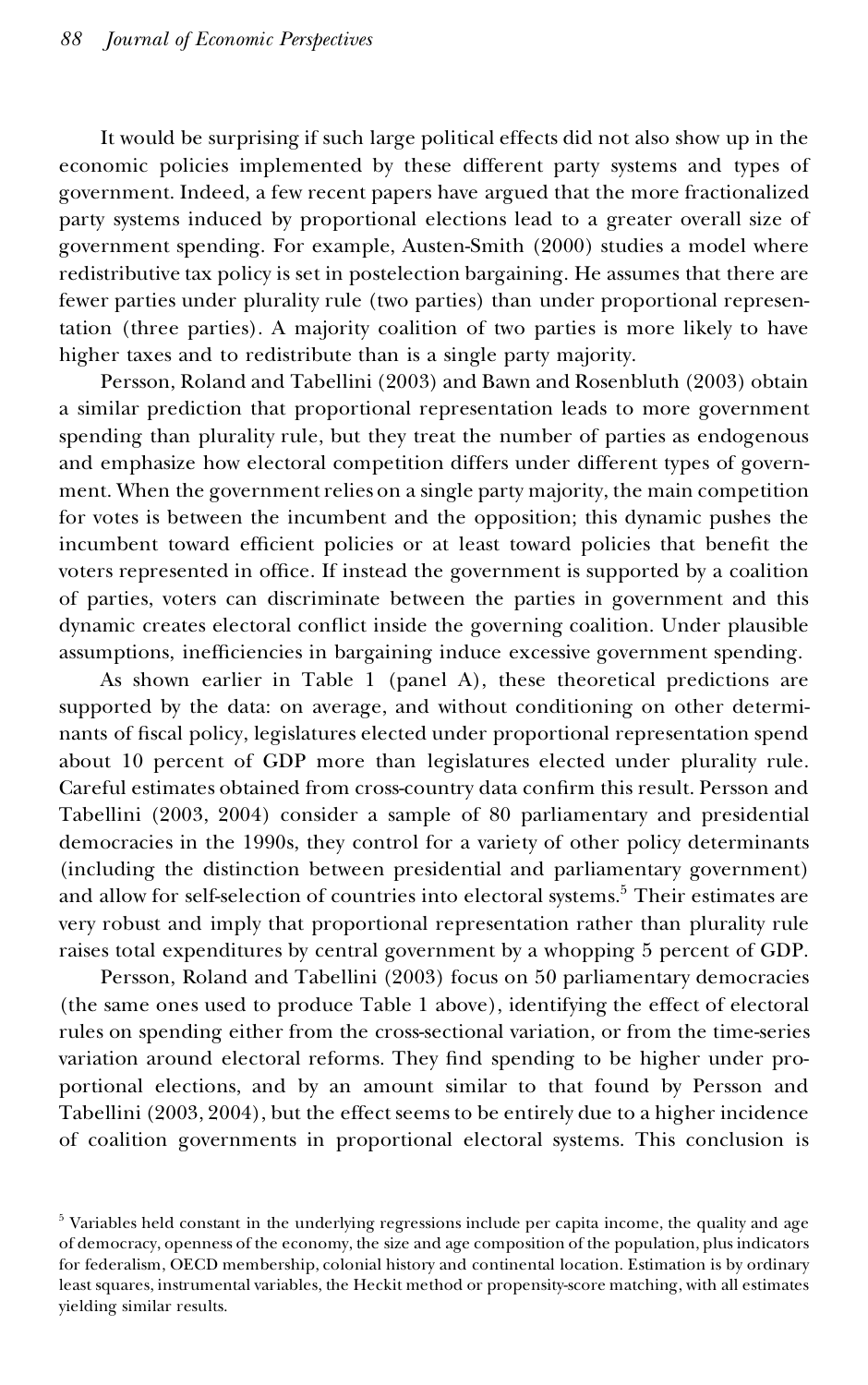reached by testing an overidentifying restriction that follows from the underlying theoretical model. Several features of the electoral rule—such as the electoral formula, district magnitude and minimum thresholds for being represented in parliament—are used as instruments for the type of government. The data cannot reject the restriction that electoral formulas and district magnitudes are valid instruments for the type of government; that is, they only influence government spending through the type of government, with no direct effects on spending.

This result reflects a feature of the data illustrated in Figure 1, where each observation corresponds to a country average during the 1990s, in the sample of 50 parliamentary democracies. The horizontal axis measures the *residuals* of total spending by the central government in percentage of GDP. The horizontal axis measures the residuals of the incidence of coalition governments during the 1990s—the incidence varies from 0(no coalition government) to 1 (coalition governments all the time). By construction, both residual variables have a mean of zero, hence each axis measures the respective variable in deviation from its conditional mean. Thus, a value of  $-1$  in the horizontal axis of Figure 1, for instance, would correspond to a country that was predicted to have coalition governments all the time, but instead turns out to be ruled by single party government throughout the 1990s. The residuals have been obtained by regressing each variable on a set of policy determinants listed in the note to Figure 1, such as per capita income and demographics. Thus, Figure 1 displays the variation in the size of government spending and incidence of coalition variables uncorrelated with these policy determinants. Clearly, more frequent coalition governments are associated with larger government spending. The slope of the solid line in Figure 1 corresponds to the estimated coefficient of an ordinary least squares regression of total government spending on the incidence of coalition government. It depicts the long-run effect of being ruled by a coalition government (as opposed to single party government) on the size of government spending. Instrumental variable estimation (using measures of electoral rules as instruments for the type of government) further increases the estimated effect of coalition governments on total government spending. Earlier empirical papers treating the type of government as exogenous had also found evidence for higher spending by larger coalitions in other data sets (for example, Kontopoulos and Perotti, 1999; Baqir, 2002).

As we noted above, the selection of countries into constitutions is certainly not random, and some of the empirical research takes account of this (in particular, Persson and Tabellini, 2003, 2004). But Ticchi and Vindigni (2003) and Iversen and Soskice (2003) note a particularly subtle problem: at least in the OECD countries, proportional electoral rule is frequently associated with center-left governments, while right-wing governments are more frequent under majoritarian elections. This correlation, rather than the prevalence of coalition governments, could explain why proportional representation systems spend more. But why should the electoral rule be correlated with the ideological government type? These papers argue that majoritarian elections concentrate power, which tends to favor the wealthy. In such systems, the argument goes, minorities (groups unlikely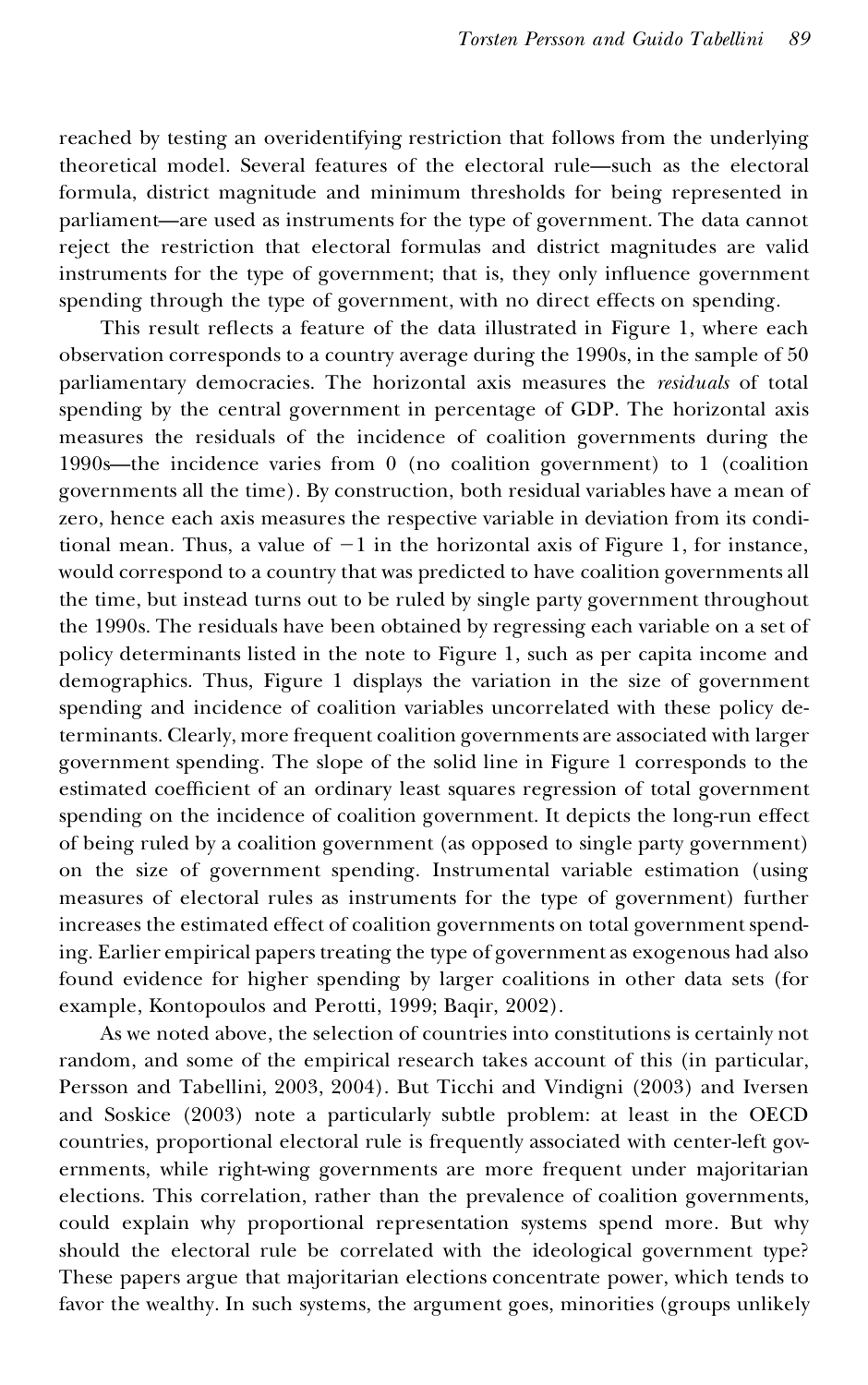



Residual of incidence of coalition government

to benefit from spending, irrespective of who holds office) would rather see fiscal conservatives than fiscal liberals in office, since this reduces their tax burden. Hence, in winner-takes-all systems, conservative parties have an electoral advantage. If electoral rules are chosen on the basis of the policies they will deliver, this might explain the observed correlation: where the center-left voters dominate, proportional systems have been selected, whereas majoritarian systems have been selected where conservatives dominate. The empirical results by Persson, Roland and Tabellini (2003) cast some doubt on this line of thought, however. If indeed the electoral rule influences policy through the ideology of governments, rather than through the number of parties in government, the electoral rule cannot be a valid instrument for the incidence of coalition governments in a regression on government spending—contrary to the findings discussed above.

Finally, if bargaining inefficiencies inside coalition governments lead to high spending, they may also produce other distortions. Several papers have studied intertemporal fiscal policy, treating the type of government as exogenous, but arguing that coalition governments face more severe "common-pool problems."

*Notes:* The residuals are obtained by regressing total spending by central government (in percentage of GDP) and the incidence of coalition governments, respectively, on the following variables: percapita income, openness to international trade, the proportion of the elderly in the population, ethno-linguistic fractionalization, U.K. colonial origin, a dummy variable for federal political structures. The sample refers to 50 parliamentary democracies in the 1990s. *Source:* Persson, Roland and Tabellini (2003).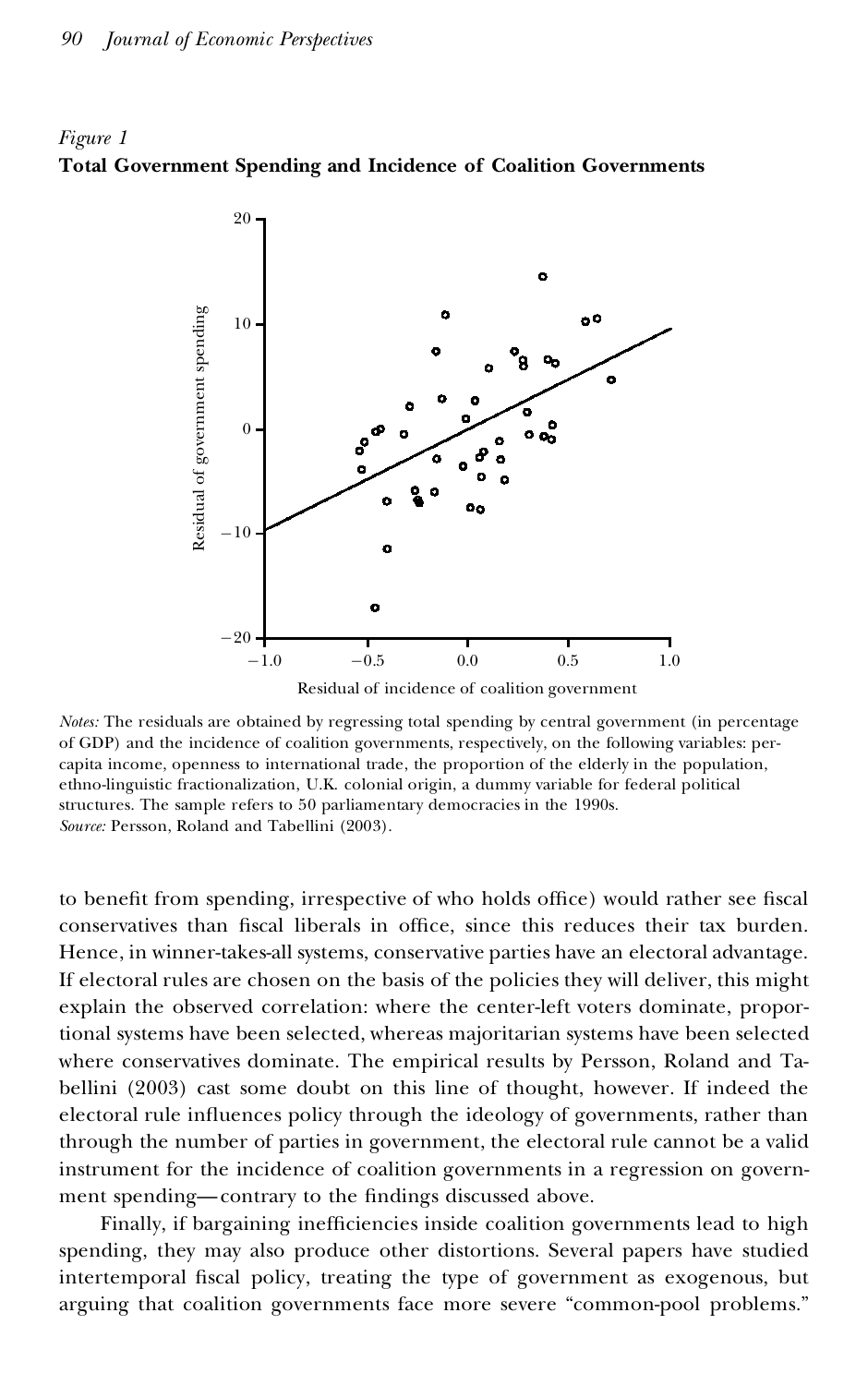The latter concept refers to the tendency for overexploitation when multiple users make independent decisions on how much to exploit a common resource, such as fish; the analogy to this common resource is current and future tax revenue. In reviewing the extensive work on government budget deficits, Alesina and Perotti (1995) draw on the work by Velasco (1999) to argue that coalition governments are more prone to run deficits. Hallerberg and von Hagen (1998, 1999) explicitly link the severity of the common-pool problem to electoral systems and argue that this has implications for the appropriate form of budgetary process. These arguments find some support in the experiences of European and Latin American countries. As coalition governments have more players who could potentially veto a change, they could be subject to some inability to alter policy in the wake of adverse shocks (Roubini and Sachs, 1989; Alesina and Drazen, 1991). Moreover, in the developed democracies, changes of government or threatened changes of government are empirically more frequent under proportional elections (due to the greater incidence of minority and coalition governments). When governments must often face a vote on their own survival, it could lead to greater policy myopia and larger budget deficits (Alesina and Tabellini, 1990; Grilli, Masciandaro and Tabellini, 1991). These ideas are related to those in Tsebelis (1995, 1999, 2002), where a larger number of veto players tends to "lock in"' economic policy and reduce its ability to respond to outside shocks. In Tsebelis's conception, proportional elections often lead to multiple partisan veto players in government and thus to more policy myopia, even though the electoral rule is not the primitive in his analysis.

Evidence based on larger data sets partly confirms these results and ideas. As shown earlier in Table 1, budget deficits are larger by about 1 percent of GDP in legislatures elected under proportional representation, compared to those elected under plurality rule (although this difference is not statistically significant in Table 1). Persson and Tabellini (2003) consider larger data sets from the 1990s as well as from the 1960s and show that, when controlling for other determinants of policy*,* this difference grows to about 2 percent of GDP and becomes statistically significant. There is also some evidence that the electoral rule is correlated with the reaction of government to economic shocks: in proportional democracies, spending as a share of GDP rises in recessions but does not decline in booms, while cyclical fluctuations tend to have symmetric impacts on fiscal policy under other electoral systems.

### **Forms of Government and Political Representation**

The defining feature of parliamentary democracies is that the executive can be removed from office at any time by a nonconfidence vote by the legislature. In a parliamentary democracy, the government also has strong powers to initiate legislation and set the agenda. The parties represented in government thus hold valuable bargaining powers that they risk losing if a government crisis does indeed take place. Therefore, the confidence requirement together with the agendasetting prerogatives of governments create strong incentives to maintain discipline inside the governing party or coalition, as noted by Shugart and Carey (1992) and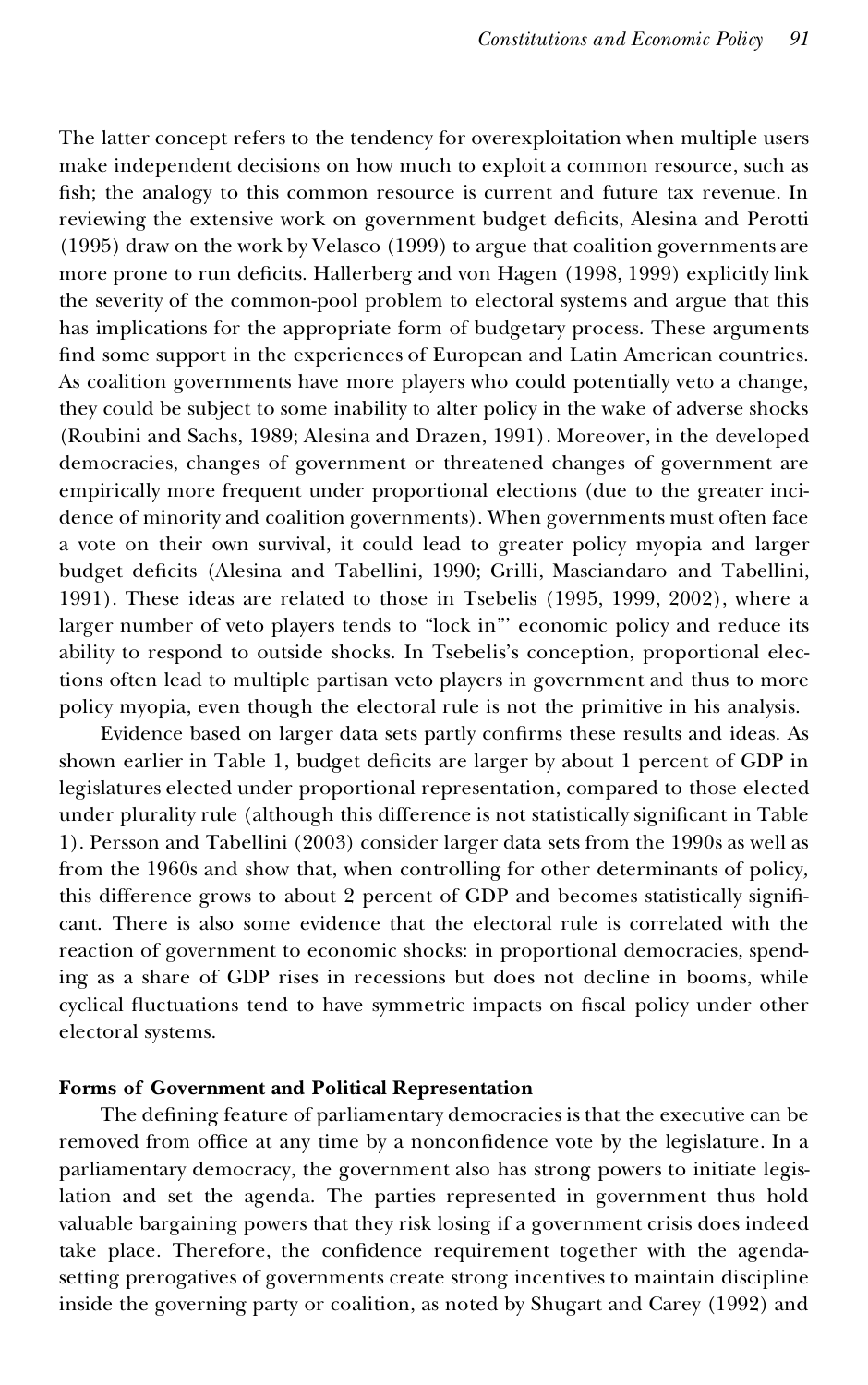formally modeled by Huber (1996) and Diermeier and Feddersen (1998). To use the jargon of the literature, the confidence requirement creates "legislative cohesion"—a stable majority supporting the cabinet and voting together on policy proposals. When the executive cannot be removed by a nonconfidence vote, as in a presidential system, the result is unstable coalitions and less discipline within the majority.

Building on this idea, Persson, Roland and Tabellini (2000) contrast alternative arrangements for legislative bargaining. In parliamentary democracies, a stable majority of legislators pursues the joint interest of its voters. Spending thus optimally becomes directed toward a broad majority of voters, as in the case of broad social transfer programs or general public goods. In presidential democracies, the (relative) lack of such a majority instead pits the interests of different minorities against each other for different issues on the legislative agenda. As a result, programs with broad benefits suffer, and the allocation of spending favors minorities in the constituencies of powerful officeholders, for example, the heads of congressional committees in the United States.

Moreover, in parliamentary regimes, the stable majority of incumbent legislators, as well as the majority of voters backing them, become "residual claimants" on additional revenue; they can keep the benefits of spending within the majority, putting part of the costs on the excluded minority. Both majorities favor high taxes and high spending. In presidential regimes, on the other hand, no such residual claimants on revenue exist, and the majority of taxpayers and legislators therefore resist high spending since the benefits would be directed toward different minorities.

Thus, presidential regimes are predicted to have lower overall spending and taxation than parliamentary regimes, both because presidential regimes never face the risk of a no-confidence vote and also because of the separation of powers argument in the previous section. Presidential regimes should also be associated with more targeted programs at the expenses of broad spending programs.

The evidence is strongly supportive of some of these predictions. Figure 2 plots total government spending in percentage of GDP against a dummy variable for presidentialism in 83 democracies in the 1990s, after taking into account several other possible determinants of fiscal policy (including the electoral system). As for Figure 1, the two axes measure the residuals of the two variables in a regression against the set of policy determinants listed in the note to Figure 2. By construction, the mean of both variables is zero, and Figure 2 displays the remaining variation in each variable, uncorrelated with the policy determinants included as regressors. Thus, a value of 1 on the horizontal axis corresponds to a country that was predicted to be parliamentary, but turns out to be presidential, and vice versa for the value of  $-1$ . Presidential countries are defined as those where the executive is not accountable to the legislature. A strong negative relation is apparent: the slope of the regression line, which corresponds to the ordinary least squares coefficient estimate, is about  $-5$ . This means that a constitutional reform that switched the form of government from parliamentary to presidential in a country drawn at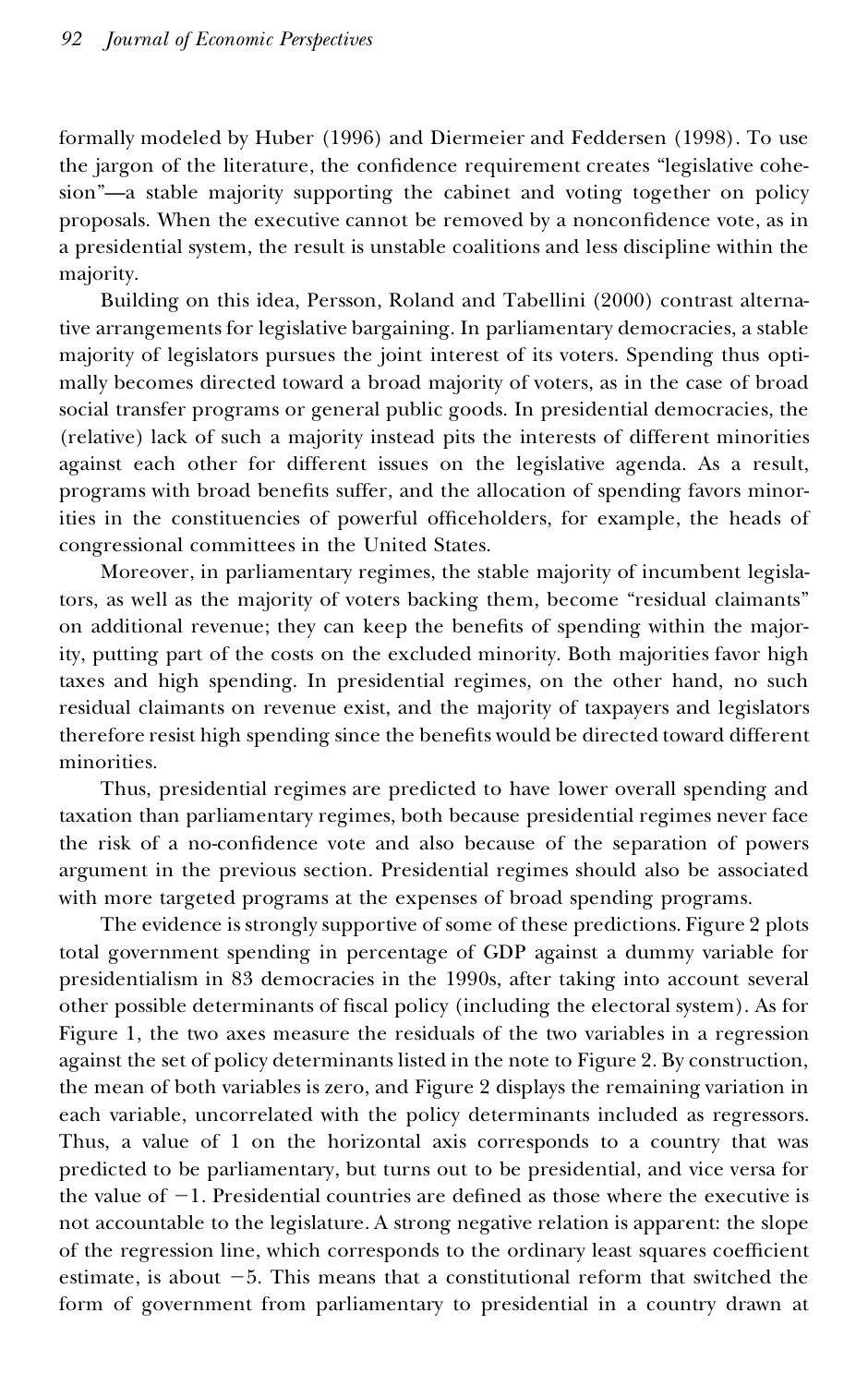



*Notes:* The residuals are obtained by regressing total spending by central government (in percentage of GDP) and a dummy variable for presidential regimes, respectively, on the following variables: percapita income, openness to international trade, the proportion of the elderly and of the young in the population, ethno-linguistic fractionalization, quality and age of democracy, and dummy variables for plurality-rule elections, federal political structures, OECD countries, continental location and colonial origin. The sample refers to 83 democracies in the 1990s. *Source:* Persson and Tabellini (2003).

random from this sample would reduce the total size of government spending by about 5 percent of GDP in the long run—a very large number. Persson and Tabellini (2003, 2004) show that this result is very robust, to the sample of countries, to the specification of the controlling variables, and to the estimation methods (including least squares, instrumental variables, a Heckman-style adjustment, propensity score matching). As in the case of electoral rules, differences observed today largely result from different rates of growth of government in the last four decades, with spending growing much faster in parliamentary than in presidential democracies.

The containing effect of presidentialism on the size of public spending is also a feature of local governments and not just of national governments. Baqir (2002) contrasts public spending in U.S. municipalities differing in their form of government. Some are parliamentary, in the sense that the chief executive is appointed by the municipal council, others are presidential, in the sense that the mayor is directly elected. Baqir finds that presidential governments indeed spend less than those where the mayor is accountable to the municipal legislature.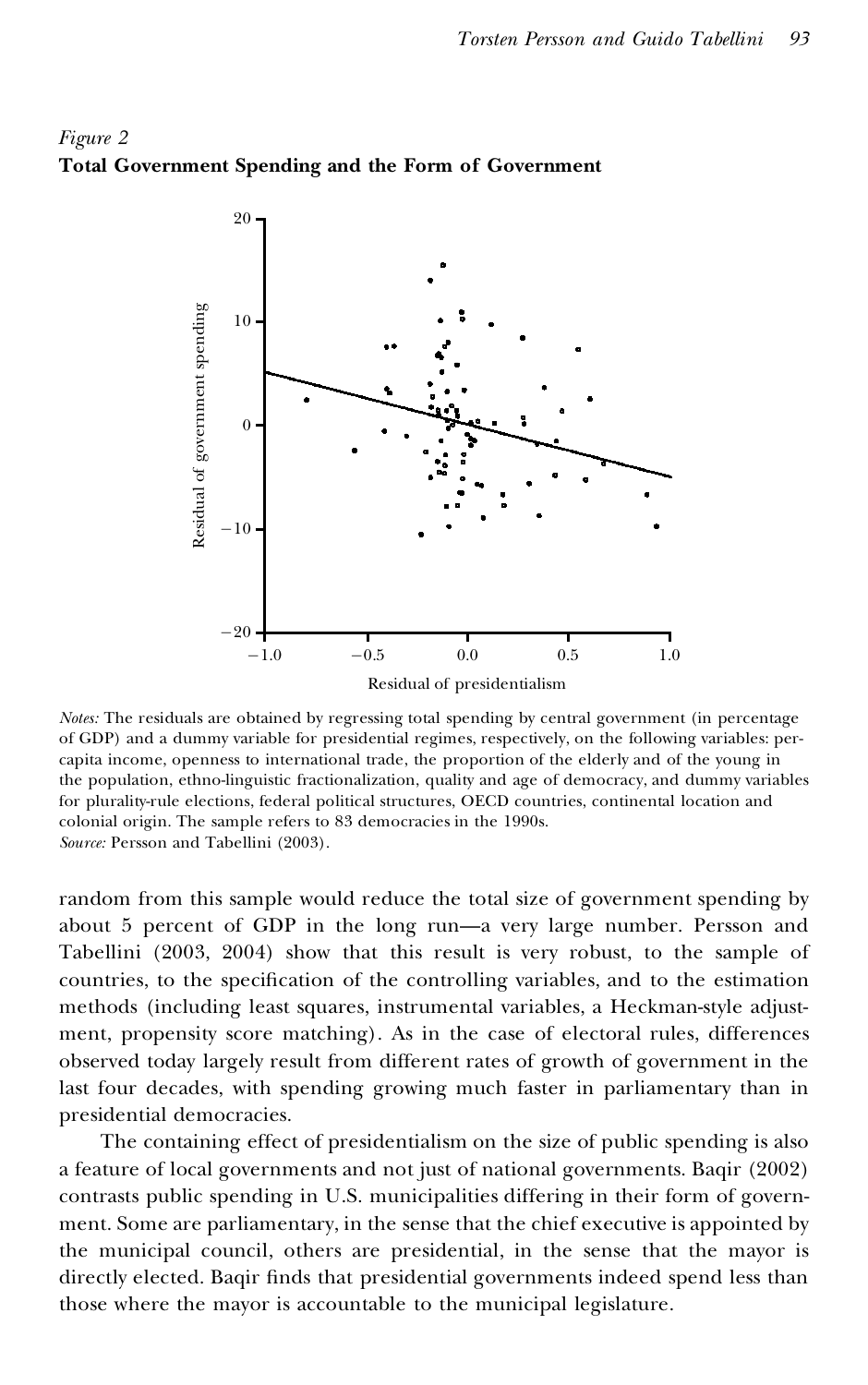Finally, the predicted result that presidential regimes have smaller universalistic welfare programs is found only among the "better" democracies on the scale of good and bad democracies discussed earlier, where presidential democracies indeed spend less by about 2 percent of GDP.

#### **Types of Government and Political Representation**

No formal theoretical analysis of which we are aware has explicitly tried to contrast the size of the budget deficit or the reaction of policy to economic shocks under presidential versus parliamentary forms of government. In theory, the com parison could go either way. On the one hand, fixed terms of office and greater durability of the executive in presidential regimes could reduce policy myopia, relative to parliamentary regimes, leading to smaller budget deficits and more rapid reactions to adverse events. On the other hand, in a presidential system with divided governments—that is, executives and congressional majorities from different parties—both sides may be stuck in gridlock when trying to respond to adverse shocks that hit the economy. Indeed, some authors such as Alt and Lowry (1994) have tried to explain the occurrence of budget deficits and the adjustment to shocks in the U.S. states as the result of a divided government, where governors and majorities in state congresses are controlled by different parties. $6$  A common criticism among political scientists of Latin American presidential regimes, namely, that they are commonly deadlocked and ineffective, can be read in the same way.

Persson and Tabellini (2003) find no robust evidence for government deficits being systematically influenced by the form of government. But they do uncover systematic differences in the adjustment of fiscal policies to economic and political events. In presidential democracies, spending and deficits are procyclical rather than countercyclical. Moreover, a postelection tightening of fiscal policy is observed only in presidential democracies, where spending is cut and deficits improve in the average postelection year by no less than 1 percent of GDP. These results on fiscal policy dynamics are robust to controlling for the overrepresentation of Latin American countries in the set of presidential democracies. How to interpret these institution-dependent patterns in the data is far from clear, however, and probably requires a new round of theoretical work on the dynamics of policymaking under different forms of government.

## **Concluding Remarks**

Constitutional rules appear to shape economic policy. Whether we are econ omists or political scientists, at the end of the day we are interested not only in

 $6$  A similar idea in the literature on U.S. state fiscal policy is that other legislative institutions—such as a governor's line-item veto—have more bite on taxes, spending and deficits under divided government, an idea that has received some electoral support. Again, we refer the reader to Besley and Case (2003) for an extensive survey of this literature.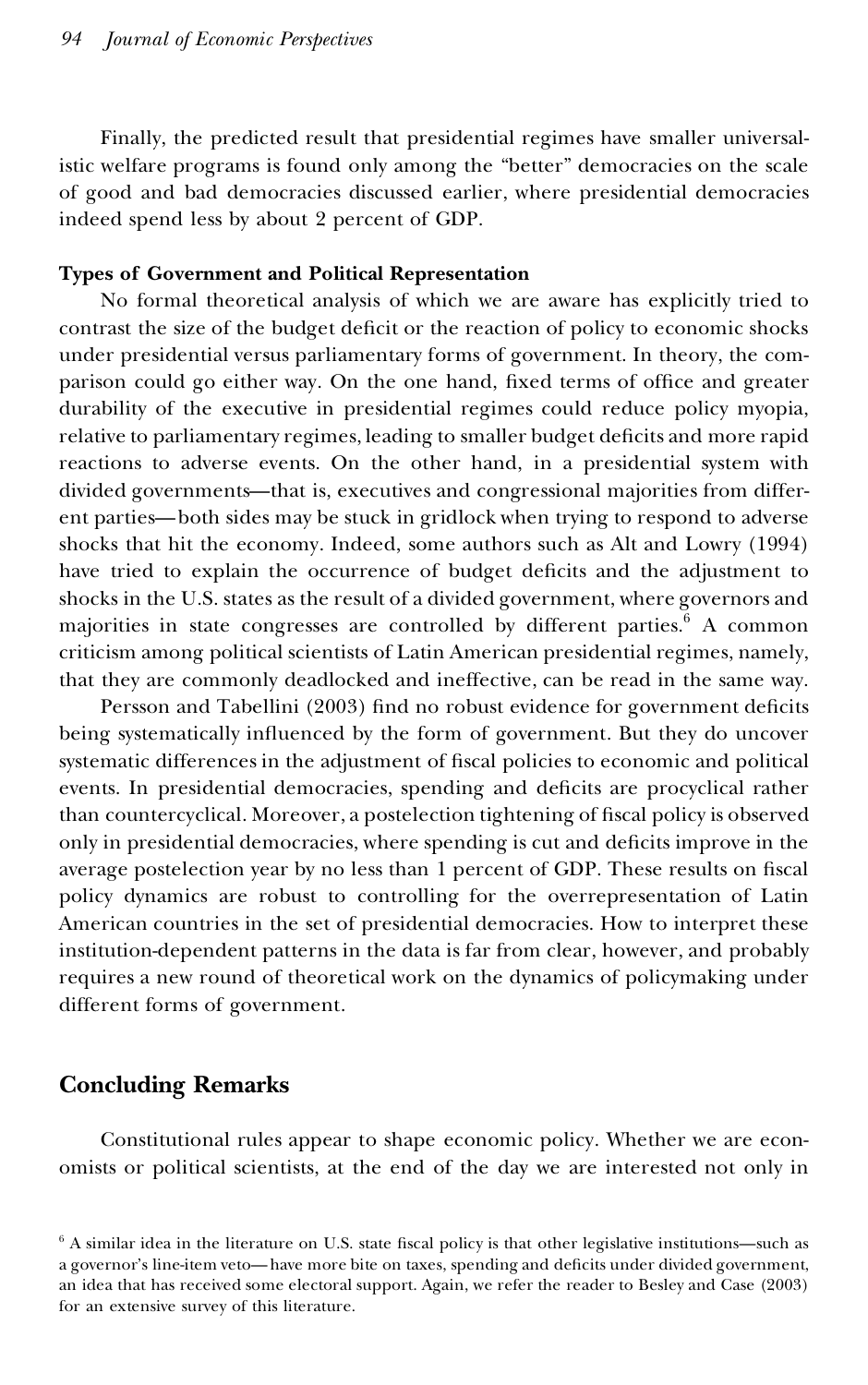government policies per se, however, but also in their overall effect on economic performance. This is a much more difficult issue, since we still know relatively little about the policy determinants of economic performance, and what we know suggests very complex patterns of interaction.

Nevertheless, it is tempting to explore the data, to see whether they suggest some robust correlations. Persson and Tabellini (2003) uncover some intriguing but preliminary patterns among about 75 democracies in the 1990s. A broad classification of electoral rules into proportional and majoritarian does not seem to be strongly correlated with economic performance. But a parliamentary form of government is associated with better performance and better growthpromoting policies, measured by indexes for broad protection of property rights and of open borders in trade and finance (the same policies as those considered in a well-known study by Hall and Jones, 1999). These policies, in turn, positively affect productivity. It is tempting to interpret these findings as parliamentary democracies generating better provision of public goods, or policies with broadly distributed benefits, because property-rights-protecting regulatory policies and nonprotectionist trade policies can be described in those terms. But the negative effect of presidentialism is only present among the democracies with lowest scores for the quality of democracy; this suggests that perhaps it is not presidential government per se that is detrimental to economic performance, but rather the combination of a strong and directly elected executive in a weak institutional environment where political abuse of power cannot be easily prevented.

Persson (2003) goes further, extending the sample to panel data and to nondemocracies, so as to exploit entry into or exit from different types of democratic constitutions. His preliminary findings are also consistent with a sizable positive effect of parliamentary democracy (relative to presidential democracy as well as nondemocracy) on growth-promoting policies and labor productivity. Moreover, he shows that an imaginative instrument for growth-promoting policy suggested by Acemoglu, Johnson and Robinson (2001) indeed induces better ex pected performance through a higher likelihood of parliamentary democracy (and better growth-promoting policies).<sup>7</sup> The robustness and the precise interpretation of these patterns in the data is an exciting task for future research. A related interesting line of research studies the effects of becoming a democracy on eco nomic performance (for example, Roll and Talbott, 2002; Prezworski and Limongi, 1993).

What does the literature discussed in this paper imply about the overall consequences of constitutional reforms? It suggests that electoral reforms and

 $<sup>7</sup>$  These authors suggested that (i) the influence on institutions from western European colonization is</sup> long lived, (ii) whether the colonizers set up productive or extractive institutions depended systematically on living conditions in the colonies, and (iii) the latter are well measured by the (nonmilitary) death rates among the settlers in the early nineteenth century. On these grounds, they suggest that early settler mortality is a good instrument for growth-promoting institutions.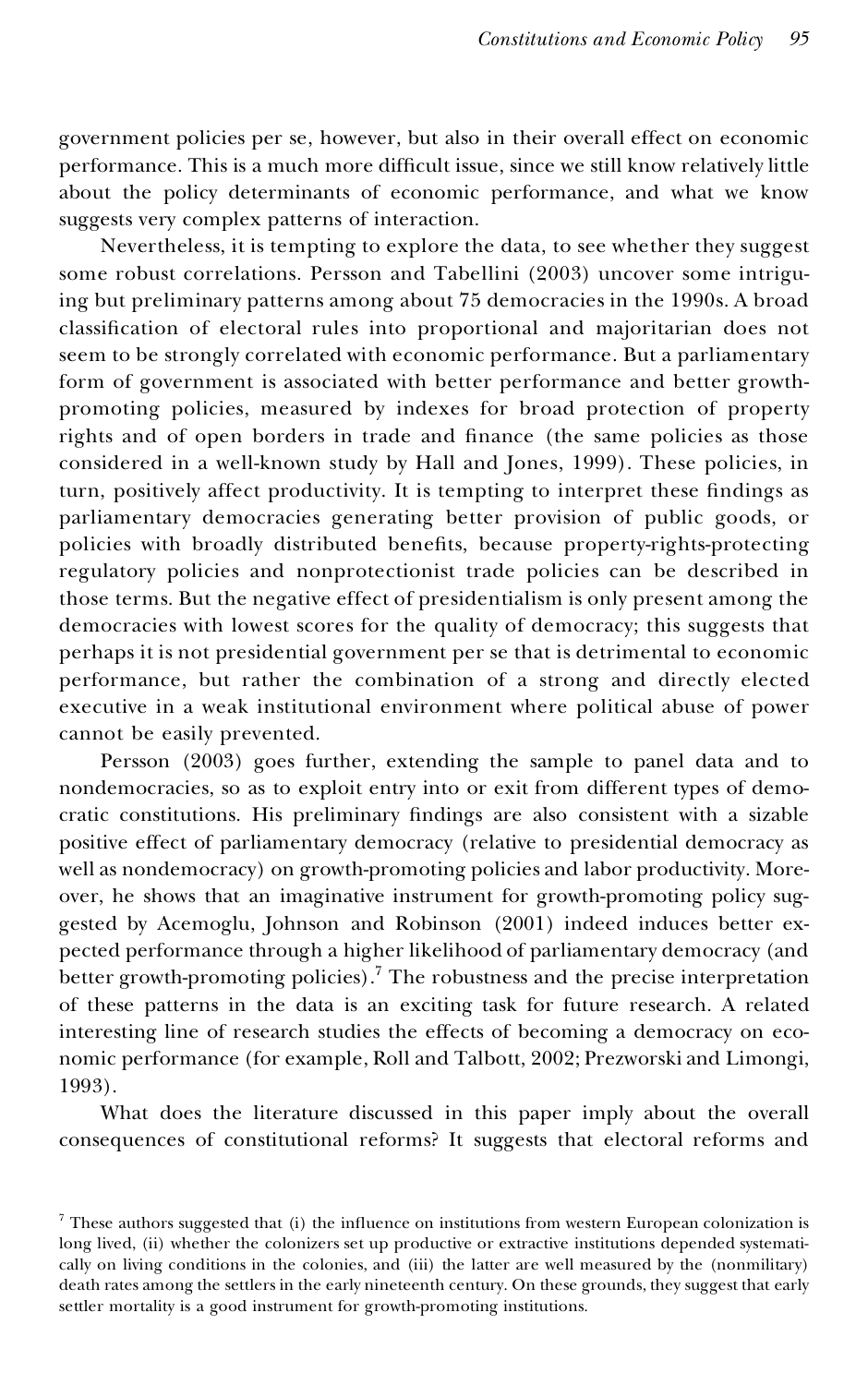changes to the form of government often entail a tradeoff between accountability and representation, as political scientists have long suggested, and that these tradeoffs extend to economic policy outcomes. In particular, plurality rule strengthens accountability by reinforcing the incentives of politicians to please the voters and results in smaller political rents and less corruption. But it also makes political candidates more responsive to the wishes of pivotal groups of voters, which increases the propensity to target benefits to narrow constituencies at the expense of broad and universalistic programs such as welfare-state spending and general public goods. The evidence suggests that both effects are quantitatively important.

In addition, small district magnitude combined with plurality rule induces a system with fewer political parties. This too has several implications. On the one hand, it becomes more difficult to oust dishonest or incompetent incumbents, because voters will often support such incumbents over honest but ideologically opposed challengers. On the other hand, the incidence of coalition governments is reduced (in parliamentary democracies), and this is likely to lead to more efficient policies. The overall effect on accountability of these changes is ambiguous. But the overall size of government and budget deficits are much larger under coalition governments, and the latter are promoted by proportional representation and large district magnitude.

Another important lesson of this line of research, however, is that any realworld electoral reform should pay attention to the finer details of the electoral system and to specific country characteristics. In some cases, it may be possible to combine the broad categories discussed here. For example, in Chile and Mauritius, voters cast their ballot for individuals, who are elected by plurality in two- or three-member districts. Such an arrangement might be a way of reaping the benefits both of individual accountability and plurality rule. In other cases, the linkages discussed here may not hold. For example, some countries like Italy may find that even though they move toward single-party legislative districts, they still end up with a large number of political parties and coalition governments, because in these countries political preferences reflect geographic location, and this allows small parties to be sure winners in some districts. We expect that future research on constitutions and economic policy will show a greater ability to understand and exploit these subtle interactions between the constitution and specific country characteristics.

y *We are grateful to Timothy Taylor, Brad DeLong, Andrei Shleifer and Michael Waldman for very helpful comments on an earlier draft. We also thank the Canadian Institute of Advanced Research for nancial support.*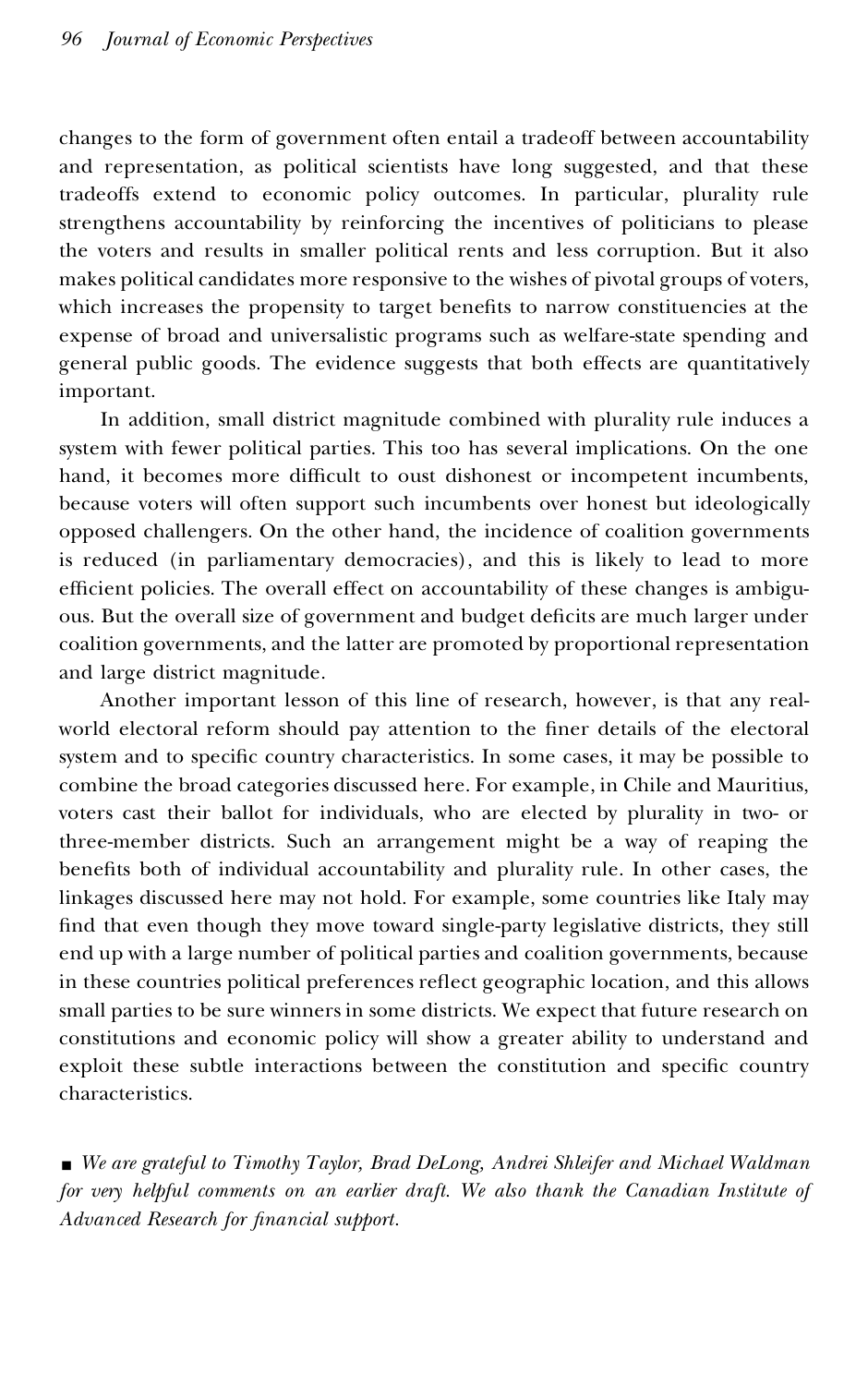#### **References**

**Acemoglu, Daron, Simon Johnson and James Robinson.** 2001. "The Colonial Origins of Comparative Development: An Empirical Investigation." *American Economic Review.* 91:5, pp. [1369–401.](http://www.ingentaselect.com/rpsv/cgi-bin/linker?ext=a&reqidx=/0002-8282^28^2991:5L.1369[aid=2751740])

**Alesina, Alberto and Allan Drazen.** 1991. "Why are Stabilizations Delayed?" *American Economic Review.* December, 81, pp. 1170 –188.

**Alesina, Alberto and Roberto Perotti.** 1995. "The Political Economy of Budget Deficits." *IMF Staff Papers.* 42:1, pp. 1–31.

**Alesina Alberto and Guido Tabellini.** 1990. "A Positive Theory of Fiscal Deficits and Government Debt." *Review of Economic Studies.* 57:3, pp. 403–14.

**Alt, James and David Lassen.** 2002. "The Political Economy of Institutions and Corruption in American States." EPRU Working Paper, University of Copenhagen.

**Alt, James and Robert Lowry.** 1994. "Divided Government, Fiscal Institutions and Budget Deficits: Evidence from the States." *American Political Science Review.* 88:4, pp. 811–28.

**Austen-Smith, David.** 2000. "Redistributing In come under Proportional Representation." *[Jour](http://www.ingentaselect.com/rpsv/cgi-bin/linker?ext=a&reqidx=/0022-3808^28^29108L.1235[aid=5676787])nal of Political Economy.* [December,](http://www.ingentaselect.com/rpsv/cgi-bin/linker?ext=a&reqidx=/0022-3808^28^29108L.1235[aid=5676787]) 108, pp. [1235–269.](http://www.ingentaselect.com/rpsv/cgi-bin/linker?ext=a&reqidx=/0022-3808^28^29108L.1235[aid=5676787])

**Baqir, Reza.** 2002. "Districting and Govern ment Overspending." *Journal of Political [Economy.](http://www.ingentaselect.com/rpsv/cgi-bin/linker?ext=a&reqidx=/0022-3808^28^29110:6L.1318[aid=5676788])* 110:6, pp. [1318–354.](http://www.ingentaselect.com/rpsv/cgi-bin/linker?ext=a&reqidx=/0022-3808^28^29110:6L.1318[aid=5676788])

**Bawn, Kathleen and Frances Rosenbluth.** 2003. "Coalition Parties versus Coalitions of Parties. How Electoral Agency Shapes the Political Logic of Costs and Benefits." Mimeo, Yale University.

**Besley, Timothy and Anne Case.** 1995. "Does Political Accountability Affect Economic Policy Choices? Evidence from Gubernatorial Term Limits." *Quarterly Journal of [Economics.](http://www.ingentaselect.com/rpsv/cgi-bin/linker?ext=a&reqidx=/0033-5533^28^29110:3L.769[aid=4805786])* 110:3, pp. [769–98.](http://www.ingentaselect.com/rpsv/cgi-bin/linker?ext=a&reqidx=/0033-5533^28^29110:3L.769[aid=4805786])

**Besley, Timothy and Anne Case.** 2003. "Political Institutions and Policy Choices: Evidence from the United States." *Journal of [Economic](http://www.ingentaselect.com/rpsv/cgi-bin/linker?ext=a&reqidx=/0022-0515^28^2941:1L.7[aid=5676789]) Lit[erature.](http://www.ingentaselect.com/rpsv/cgi-bin/linker?ext=a&reqidx=/0022-0515^28^2941:1L.7[aid=5676789])* 41:1, pp. 7–73.

**Bingham Powell, G.** 2000. *Elections as Instruments of Democracy—Majoritarian and Proportional Visions.* New Haven: Yale University Press.

**Blais, Andre´ and Louis Massicotte.** 1996. "Electoral Systems," in *Comparing Democracies: Elections and Voting*. L. LeDuc, R. Niemei and P. Norris, eds. Thousand Oaks, Calif.: Sage, pp. 49– 82.

**Carey, John and Matthew Shugart.** 1995. "Incentives to Cultivate a Personal Vote: A Rank Ordering of Electoral Formulas." *[Electoral](http://www.ingentaselect.com/rpsv/cgi-bin/linker?ext=a&reqidx=/0261-3794^28^2914:4L.417[aid=5676790]) Studies.* 14:4, pp. [417–39.](http://www.ingentaselect.com/rpsv/cgi-bin/linker?ext=a&reqidx=/0261-3794^28^2914:4L.417[aid=5676790])

**Cox, Gary.** 1997. *Making Votes Count*. Cambridge, U.K.: Cambridge University Press.

**Djankov, Simeon, Edward Glaeser, Rafael La Porta, Florencio Lopez-de-Silanes and Andrei Shleifer.** 2003. "The New Comparative Economics." *Journal of [Comparative](http://www.ingentaselect.com/rpsv/cgi-bin/linker?ext=a&reqidx=/0147-5967^28^2931:4L.595[aid=5676791]) Economics*. December, 31:4, pp. [595–619.](http://www.ingentaselect.com/rpsv/cgi-bin/linker?ext=a&reqidx=/0147-5967^28^2931:4L.595[aid=5676791])

**Diermeier, Daniel and Timothy Feddersen.** 1998. "Cohesion in Legislatures and the Vote of Con dence Procedure." *American Political Science Review.* 92:2, pp. 611–21.

**Duverger, Maurice.** 1954. *Political Parties: Their Organization and Activity in the Modern State*. B. North and R. North, trans. New York: John Wiley.

**Golden, Miriam and Eric Chang.** 2001. "Competitive Corruption: Factional Conflict and Political Malfeasance in Postwar Italian Christian Democracy." *World Politics.* July, 53, pp. 558–22.

**Golden, Miriam and Eric Chang.** 2003. "Electoral Systems, District Magnitude and Corruption." Mimeo, University of California at Los Angeles.

**Grilli, Vittorio, Donato Masciandaro and Guido Tabellini.** 1991. "Political and Monetary Institutions and Public Financial Policies in the Industrialized Countries." *Economic Policy*. October, 13, pp. 341–92.

**Hall, Robert and Charles Jones.** 1999. "Why Do Some Countries Produce So Much More Output per Worker than Others?" *[Quarterly](http://www.ingentaselect.com/rpsv/cgi-bin/linker?ext=a&reqidx=/0033-5533^28^29114L.83[aid=1539115]) Journal of [Economics.](http://www.ingentaselect.com/rpsv/cgi-bin/linker?ext=a&reqidx=/0033-5533^28^29114L.83[aid=1539115])* February, 114, pp. 83–116.

**Hallerberg, Mark and Ju¨rgen Von Hagen.** 1998. "Electoral Institutions and the Budget Process," in *Democracy, Decentralization and Decits in Latin America.* K. Fukasaka and R. Hausmann, eds. Paris: OECD, pp. 65–94.

**Hallerberg, Mark and Ju¨rgen Von Hagen.** 1999. "Electoral Institutions, Cabinet Negotiations, and Budget Deficits in the European Union," in *Fiscal Institutions and Fiscal Perfor mance*. J. Poterba and J.Von Hagen, eds. Chicago, Ill.: University of Chicago Press, chapter 9.

Holmström, Bengt. 1982. "Managerial Incentive Problems—a Dynamic Perspective," in *Essays in Economics and Management in Honor of Lars Wahlbeck*. Helsinki: Swedish School of Economics. Reprinted in *Review of Economic Studies*, 66, 1999, pp. 169– 82.

Huber, John. 1996. "The Vote of Confidence in Parliamentary Democracies." *American Political Science Review.* 90:2, pp. 269– 82.

**Iversen, Torben and David Soskice.** 2003. "Electoral Systems and the Politics of Coalitions Why Some Democracies Redistribute More Than Others?" Mimeo, Harvard University.